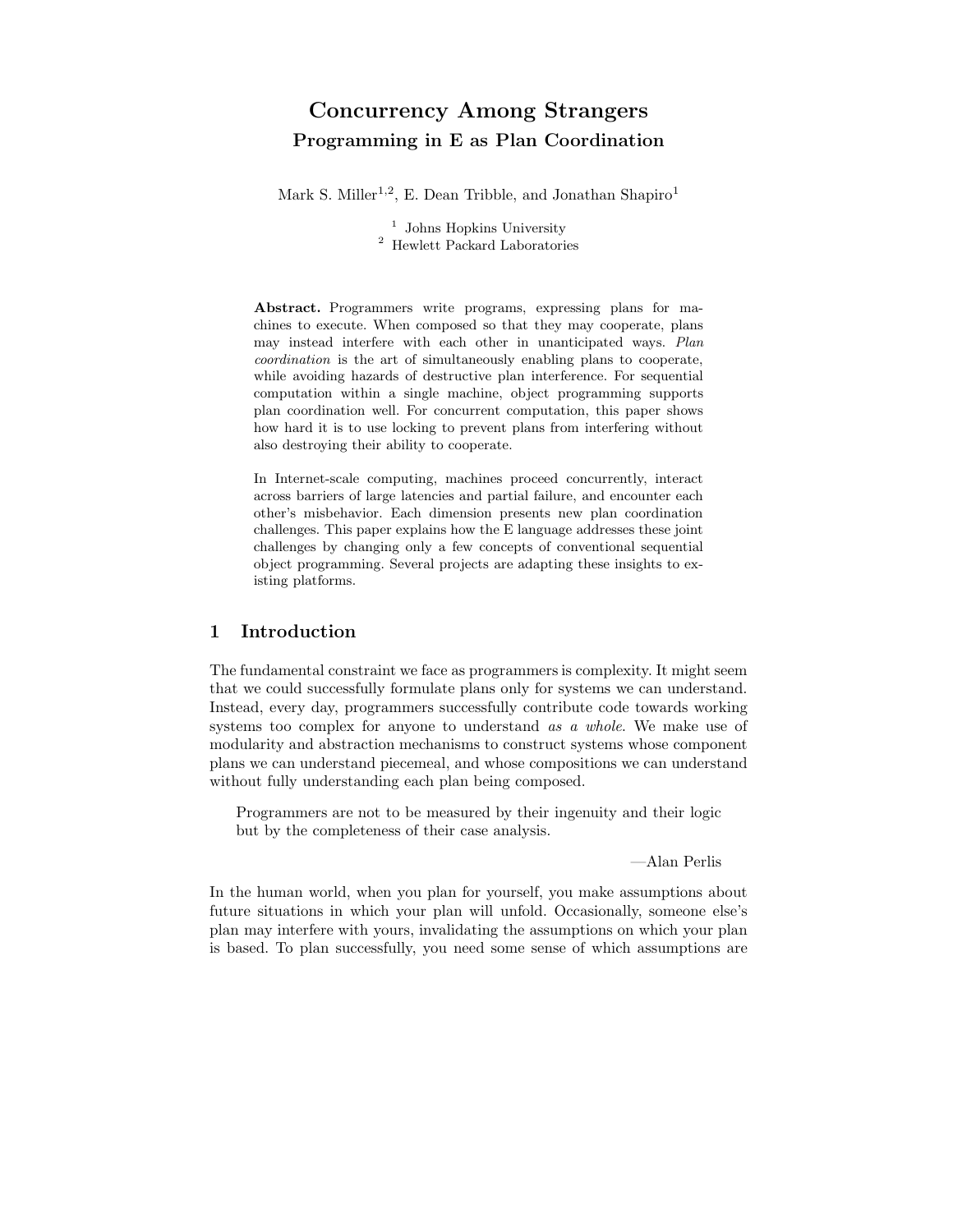usually safe from such disruption. You do not need to anticipate every possible contingency, however. If someone does something you did not expect, you will probably be better able to figure out how to cope at that time anyway.

To formulate plans for machines to execute, programmers must also make assumptions. When separately formulated plans are composed, conflicting assumptions can cause the run-time situation to become *inconsistent* with a given plan's assumptions, leading it awry. By dividing the state of a computational system into separately encapsulated objects, and by giving objects limited access to each other, we limit outside interference and extend the range of assumptions our programs may safely rely upon.<sup>3</sup> Beyond these assumptions, correct programs must handle all relevant contingencies. By abstraction, we limit one object's need for knowledge of others, reducing the number of cases which are relevant. However, even under sequential and benign conditions, the remaining case analysis can still be quite painful.

Under concurrency, an object's own plans may destructively interfere with each other. In distributed programming, asynchrony and partial failure limit an object's local knowledge of relevant facts, increasing the number of relevant cases it must consider. In secure programming, we carefully distinguish those objects whose good behavior we rely on from those we don't, but we seek to cooperate with both. Confidentiality further constrains local knowledge; deceit and malice are further sources of possible plan interference. Each of these dimensions threatens an explosion of new cases we must consider. To succeed, we must find ways of reducing the size of the resulting case analysis.

Previous papers have focused on E's support for limited trust within the constraints of distributed systems [MMF00,MYS03,MS03,MTS04]. This paper focuses on E's support for concurrent and distributed programming within the constraints of limited trust.

## 2 Overview

Throughout this paper, we do not seek universal solutions to coordination problems, but rather, abstraction mechanisms adequate to craft diverse solutions adapted to the needs of many applications. We illustrate many of our points with a simple example, a "statusHolder" object implementing the listener pattern.

- The Sequential StatusHolder introduces the statusHolder and examines its hazards in a sequential environment.
- Why Not Shared-state Concurrency shows several attempts at a conventionally thread-safe statusHolder in Java and the ways each suffers from plan interference.

<sup>3</sup> This view of encapsulation and composition parallels Hayek's explanation of how property rights protect human plans from interference and how trade brings about their cooperative alignment [vH45]. See [MD88,TM02] for more.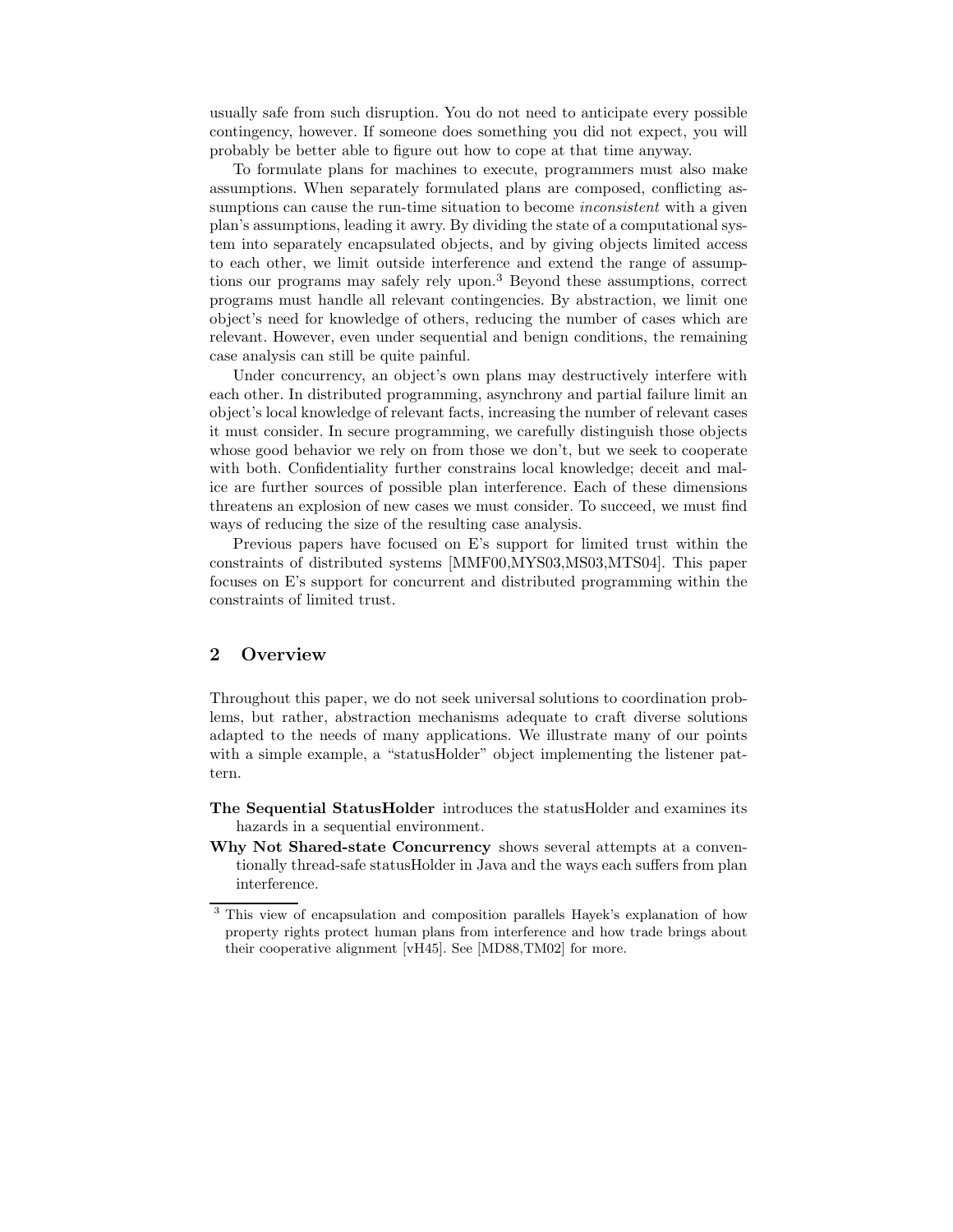- A Taste of E shows a statusHolder written in E and explains E's eventual-send operator in the context of a single thread of control.
- Communicating Event-Loops explains how the statusHolder handles concurrency and distribution under benign conditions.
- Protection from Misbehavior examines how the plans coordinated by our statusHolder are and are not vulnerable to each other.
- Promise Pipelining introduces promises for the results of eventually-sent messages, and shows how pipelining helps programs tolerate latency and how broken promise contagion lets programs handle eventually-thrown exceptions.
- Partial Failure shows how statusHolder's clients can regain access following a partition or crash and explains the issues involved in regaining distributed consistency.
- The When-Catch Expression explains how to turn data-flow back into control-flow.
- From Objects to Actors and Back Again presents a brief history of E's concurrency control.
- Related Work discusses other systems with similar goals, as well as current projects adapting these insights to existing platforms.
- Discussion and Conclusions summarizes current status, what remains to be done, and lessons learned.

# 3 The Sequential StatusHolder

Throughout the paper, we will examine different forms of the listener pattern [Eng97]. The code below is representative of the basic sequential listener pattern.<sup>4</sup> In it, a statusHolder object is used to coordinate a changing status between publishers and subscribers. A subscriber can ask for the current status of a statusHolder by calling getStatus, or can subscribe to receive notifications when the status changes by calling addListener with a listener object. A publisher changes the status in a statusHolder by calling setStatus with the new value. This in turn will call statusChanged on all subscribed listeners. In this way, publishers can communicate status updates to subscribers without knowing of each individual subscriber.

We can use this pattern to coordinate several loosely coupled plans. For example, in a simple application, a bank account manager publishes an account balance to an analysis spreadsheet and a financial application. Deposits and withdrawals cause a new balance to be published. The spreadsheet adds a listener that will update the display to show the current balance. The finance application adds a listener to begin trading activities when the balance falls below some threshold. Although these clients interact cooperatively, they know very little about each other.

<sup>&</sup>lt;sup>4</sup> The listener pattern [Eng97] is similar to the observer pattern [GHJV94]. However, the analysis which follows would be quite different if we were starting from the observer pattern.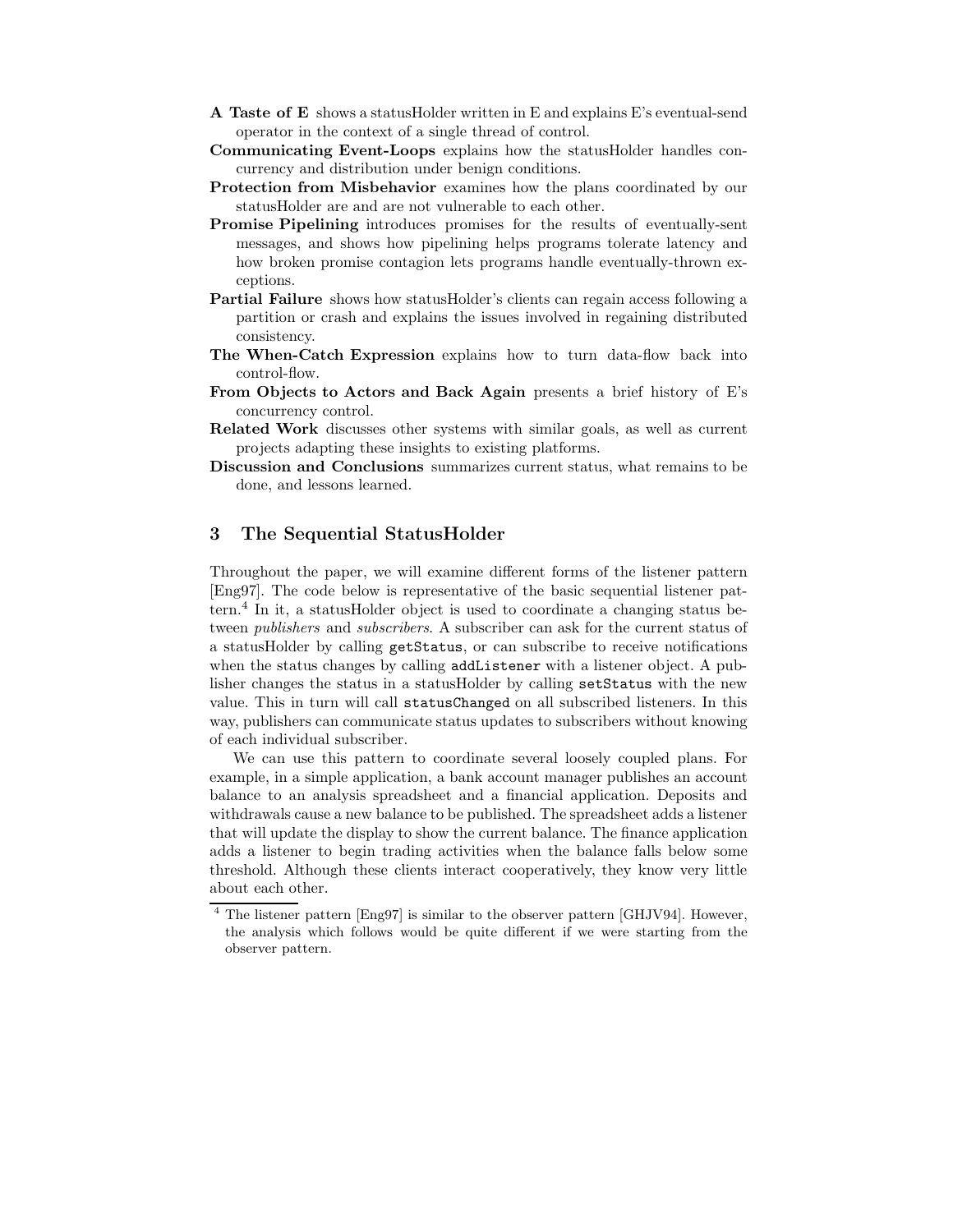```
public class StatusHolder {
   private Object myStatus;
   private final ArrayList<Listener> myListeners
                      = new ArrayList();
   public StatusHolder(Object status) {
        myStatus = status;
    }
   public void addListener(Listener newListener) {
        myListeners.add(newListener);
    }
   public Object getStatus() {
        return myStatus;
    }
   public void setStatus(Object newStatus) {
        myStatus = newStatus;
        for (Listener listener: myListeners) {
            listener.statusChanged(newStatus);
        }
   }
}
```
Even under sequential and benign conditions, this pattern creates plan interference hazards.

- Aborting the wrong plan: If a listener throws an exception, this prevents some other listeners from being notified of the new status and possibly aborts the publisher's plan. In the above example, the spreadsheet's inability to display the new balance should not impact either the finance application or the bank account manager.
- Nested subscription: The actions of a listener could cause a new listener to be subscribed. For example, to bring a lowered balance back up, the finance application might initiate a stock trade operation, which adds its own listener. Whether that new listener sees the current event, fails to see the current event, or fails to be subscribed depends on minor details of the listener implementation.
- Nested publication: Similarly, a listener may cause a publisher to publish a new status, possibly unknowingly due to aliasing. For example, during an update, the invocation of setStatus notifies the finance application, which deposits money into the account. A new update to the balance is published and an inner invocation of setStatus notifies all listeners of the new balance. After that inner invocation returns, the outer invocation of setStatus continues notifying listeners of the older, pre-deposit balance. Some of the listeners would receive the notifications out of order. As a result, the spreadsheet might leave the display showing the wrong balance, or worse, the finance application might initiate transactions based on incorrect information.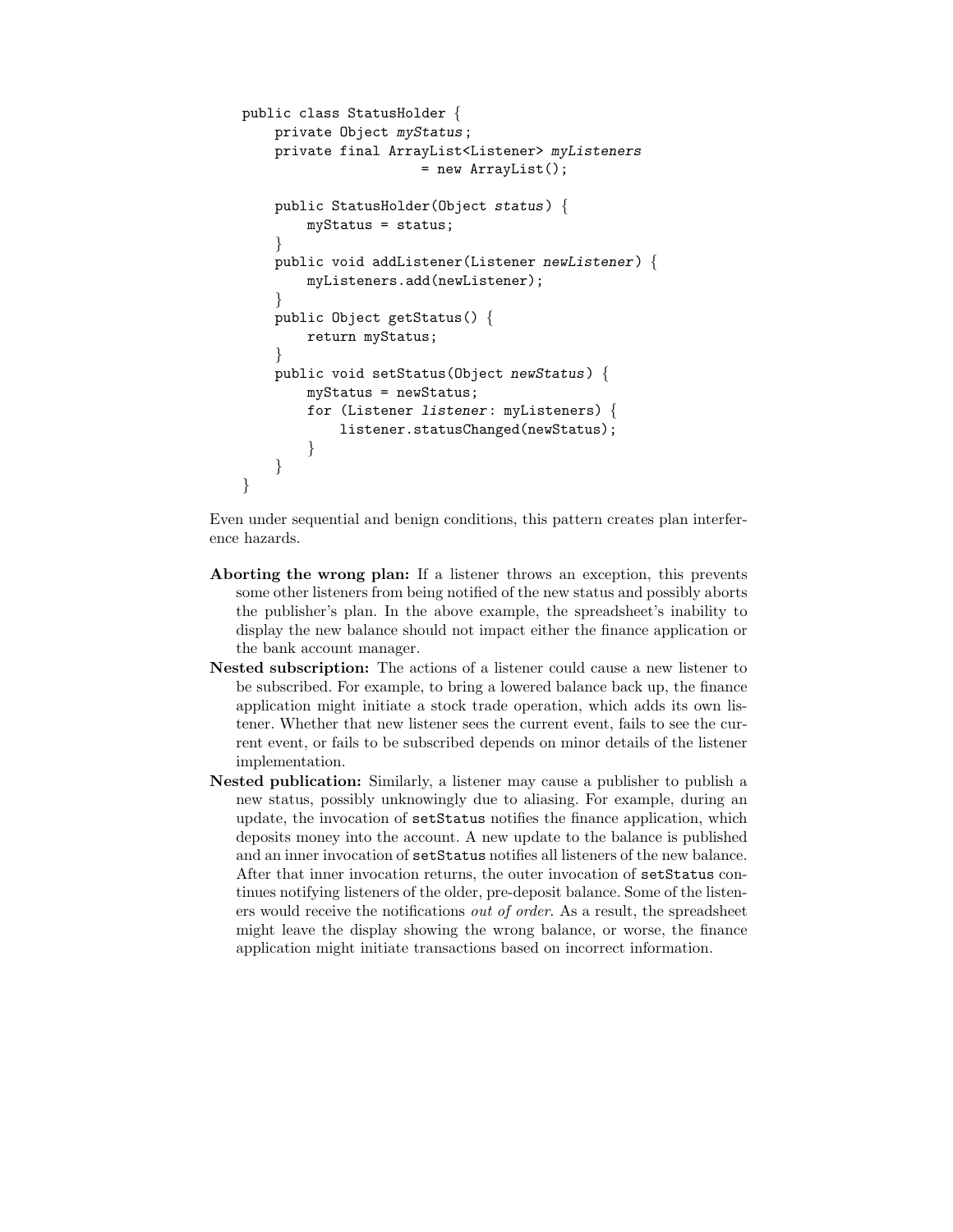The nested publication hazard is especially striking because it reveals that problems typically associated with concurrency may arise even in a simple sequential example. This is why we draw attention to *plans*, rather than programs or processes. The statusHolder, by running each subscriber's plan during a step of a publisher's plan, has provoked plan interference: these largely independent plans now interact in surprising ways, creating numerous new cases that are difficult to identify, prevent, or test. Although these hazards are real, experience suggests that programmers can usually find ways to avoid them in sequential programs under benign conditions.

# 4 Why Not Shared-state Concurrency

With genuine concurrency, interacting plans unfold in parallel. To manipulate state and preserve consistency, a plan needs to ensure others are not manipulating that same state at the same time. This section explores the plan coordination problem in the context of the conventional shared-state concurrencycontrol paradigm [VH04], also known as shared-memory multi-threading. We present several attempts at a conventionally thread-safe statusHolder—searching for one that prevents its clients from interfering without preventing them from cooperating.

In the absence of real-time concerns, we can analyze concurrency without thinking about genuine parallelism. Instead, we can model the effects of concurrency as the non-deterministic interleaving of atomic units of operation. We can roughly characterize a concurrency-control paradigm with the answers to two questions:

- Serializability: What are the coarsest-grain units of operation, such that we can account for all visible effects of concurrency as equivalent to some fully ordered interleaving of these units [IBM68]? For shared-state concurrency, this unit is generally no larger than a memory access, instruction, or system call—which is often finer than the "primitives" provided by our programming languages [Boe05]. For databases, this unit is the transaction.
- Mutual exclusion: What mechanisms can eliminate the possibility of some interleavings, so as to preclude the hazards associated with them? For sharedstate concurrency, the two dominant answers are monitors [Hoa74,BH93] and rendezvous [Hoa78]. For distributed programming, many systems restrict the orders in which messages may be delivered [BJ87,Ami95,Lam98].

Java is loosely in the monitor tradition. Ada, Concurrent ML, and the synchronous π-calculus are loosely in the rendezvous tradition. With minor adjustments, the following comments apply to both.

#### 4.1 Preserving Consistency

If we place our sequential statusHolder into a concurrent environment, publishers or subscribers may call it from different threads. The resulting interleaving of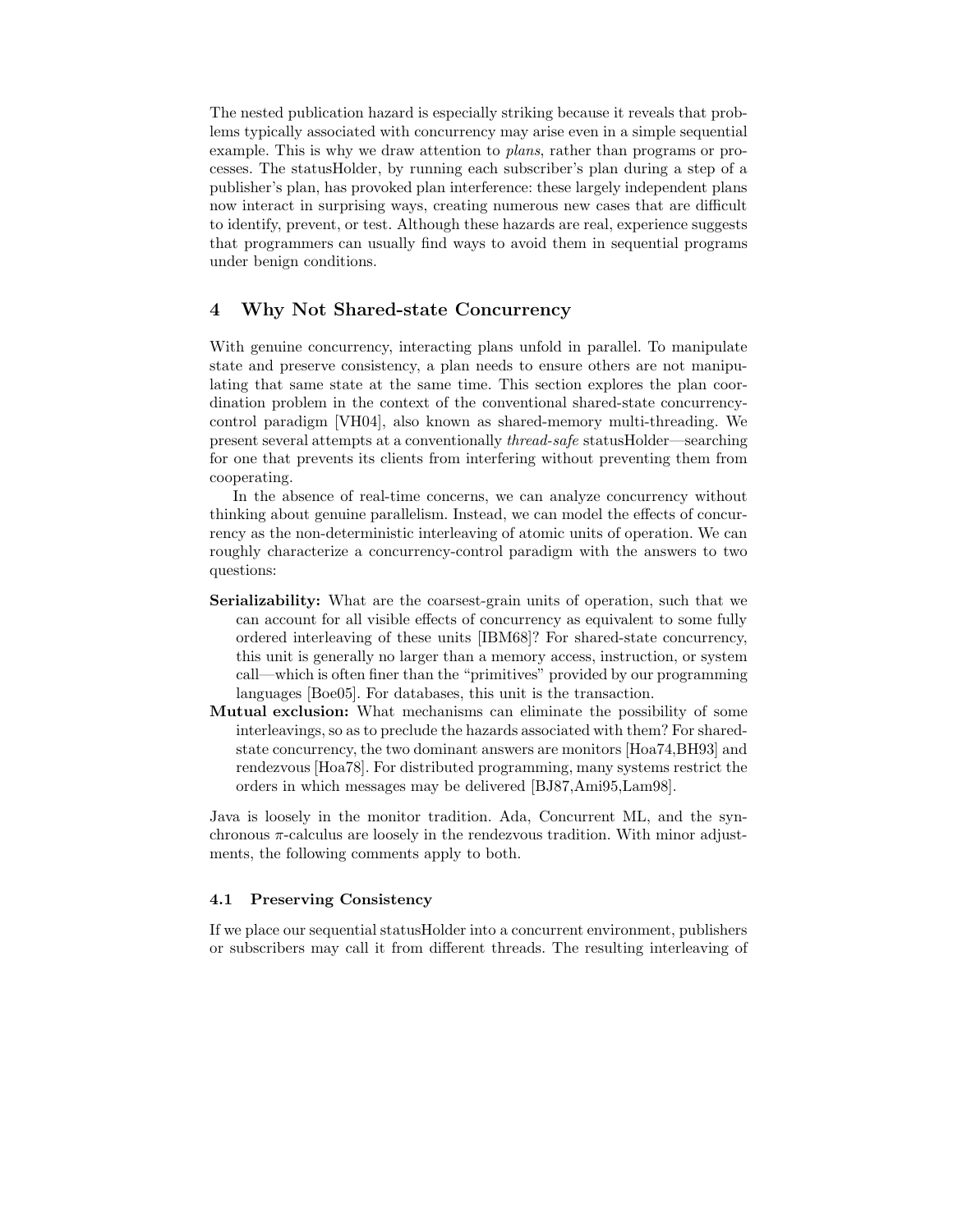operations might, for example, mutate the myListeners list while the for-loop is in progress.



Fig. 1. A correct program must both remain consistent and continue to make progress. The sequence above represents our search for a statusHolder which supports both well: (1) The sequential statusHolder. (2) The sequential statusHolder in a concurrent environment. (3) The fully synchronized statusHolder. (4) Placing the for-loop outside the synchronized block. (5) Spawning a new thread per listener notification. (6) Using communicating event-loops

Adding the "synchronized" keyword to all methods of the above code causes it to resemble a monitor. This fully synchronized statusHolder eliminates exactly those cases where multiple plans interleave within the statusHolder. It is as good at preserving its own consistency as our original sequential statusHolder was.

However, it is generally recommended that Java programmers avoid this fully synchronized pattern because it is prone to deadlock [Eng97]. Although each listener is called from some publisher's thread, its purpose may be to contribute to a plan unfolding in its subscriber's thread. To defend itself against such concurrent entry, the objects at this boundary may themselves be synchronized. If a statusChanged notification gets blocked here, waiting on that subscriber's thread, it blocks the statusHolder, as well as any other objects whose locks are held by that publisher's thread. If the subscriber's thread is itself waiting on one of these objects, we have a classic deadly embrace.

Although we have eliminated interleavings that lead to inconsistency, some of the interleavings we eliminated were necessary to make progress.

#### 4.2 Avoiding Deadlock

To avoid this problem, [Eng97] recommends changing the setStatus method to clone the listeners list within the synchronized block, and then to exit the block before entering the for-loop, as shown by the code below. This pattern avoids holding a lock during notification and thus avoids the obvious deadlock described above between a publisher and a subscriber. It does not avoid the underlying hazard, however, because the publisher may hold other locks.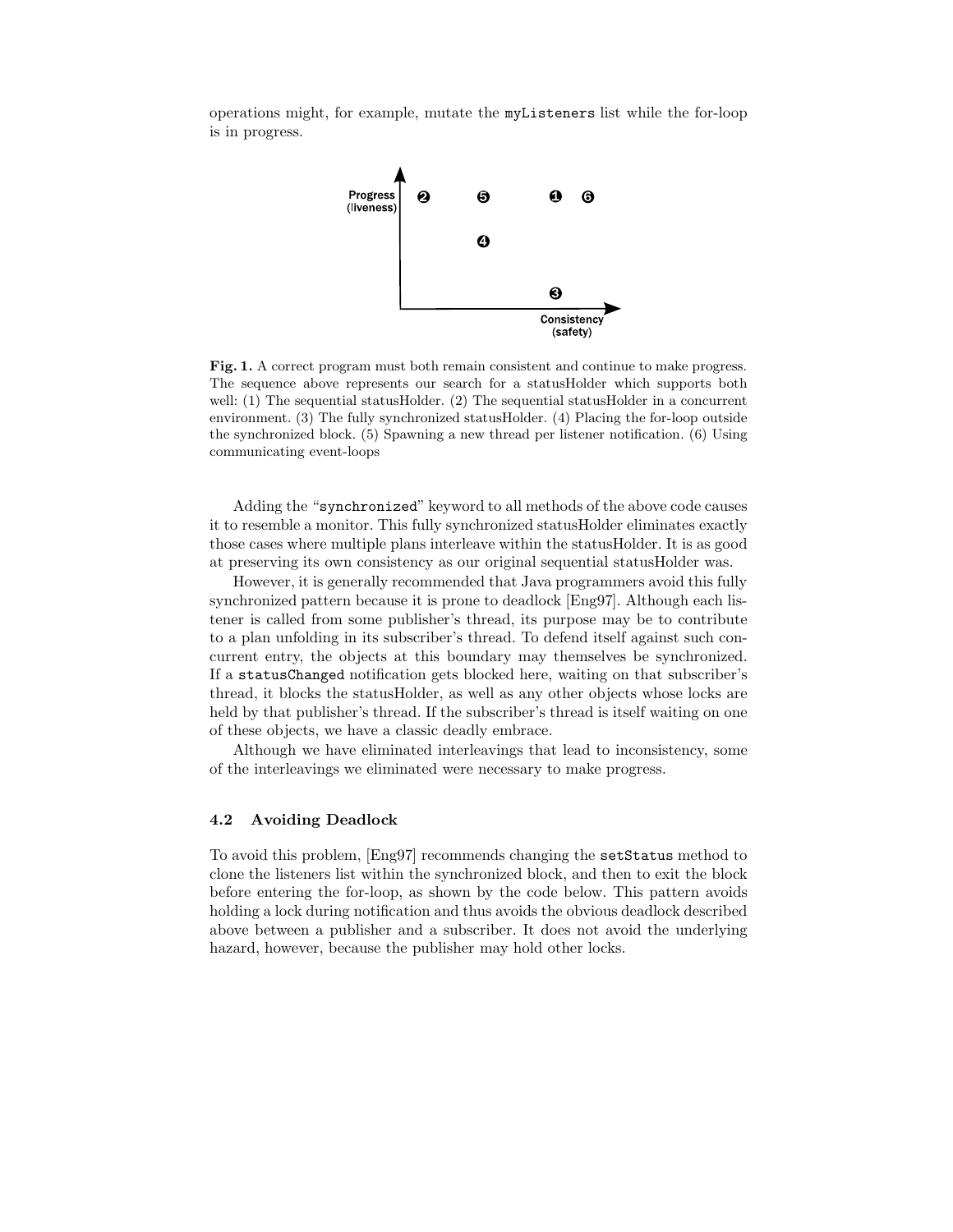```
public void setStatus(Object newStatus) {
   ArrayList<Listener> listeners;
   synchronized (this) {
        myStatus = newStatus;
        listeners = (ArrayList<Listener>)myListeners.clone();
    }
   for (Listener listener: listeners) {
        listener.statusChanged(newStatus);
   }
}
```
For example, if the account manager holds a lock on the bank account during a withdrawal, a deposit attempt by the finance application thread may result in an equivalent deadlock, with the account manager waiting for the notification of the finance application to complete, and the finance application waiting for the account to unlock. The result is that all the associated objects are locked and other subscribers will never hear about this update. Thus, the underlying hazard remains.

In this approach, some interleavings needed for progress are still eliminated, and as we will see, some newly-allowed interleavings lead to inconsistency.

#### 4.3 Race Conditions

The approach above has a consistency hazard: if setStatus is called from two threads, the order in which they update myStatus will be the order they enter the synchronized block above. However, the for-loop notifying listeners of a later status may race ahead of one that will notify them of an earlier status. As a result, even a single subscriber may see updates out of order, so the spreadsheet may leave the display showing the wrong balance, even in the absence of any nested publication.

It is possible to adjust for these remaining problems. The style recommended for some rendezvous-based languages, like Concurrent ML and the  $\pi$ -calculus, corresponds to spawning a separate thread to perform each notification. This avoids using the producer's thread to notify the subscribers and thus avoids the deadlock hazard—it allows all interleavings needed for progress. However, this style still suffers from the same race condition hazards and so still fails to eliminate the right interleavings. We could compensate for this by adding a counter to the statusHolder and to the notification API, and by modifying the logic of all listeners to reorder notifications. But a formerly trivial pattern has now exploded into a case-analysis minefield. Actual systems contain thousands of patterns more complex than the statusHolder. Some of these will suffer from less obvious minefields.

This is "Multi-Threaded Hell". As your application evolves, or as different programmers encounter the sporadic and non-reproducible corruption or deadlock bugs, they will add or remove locks around different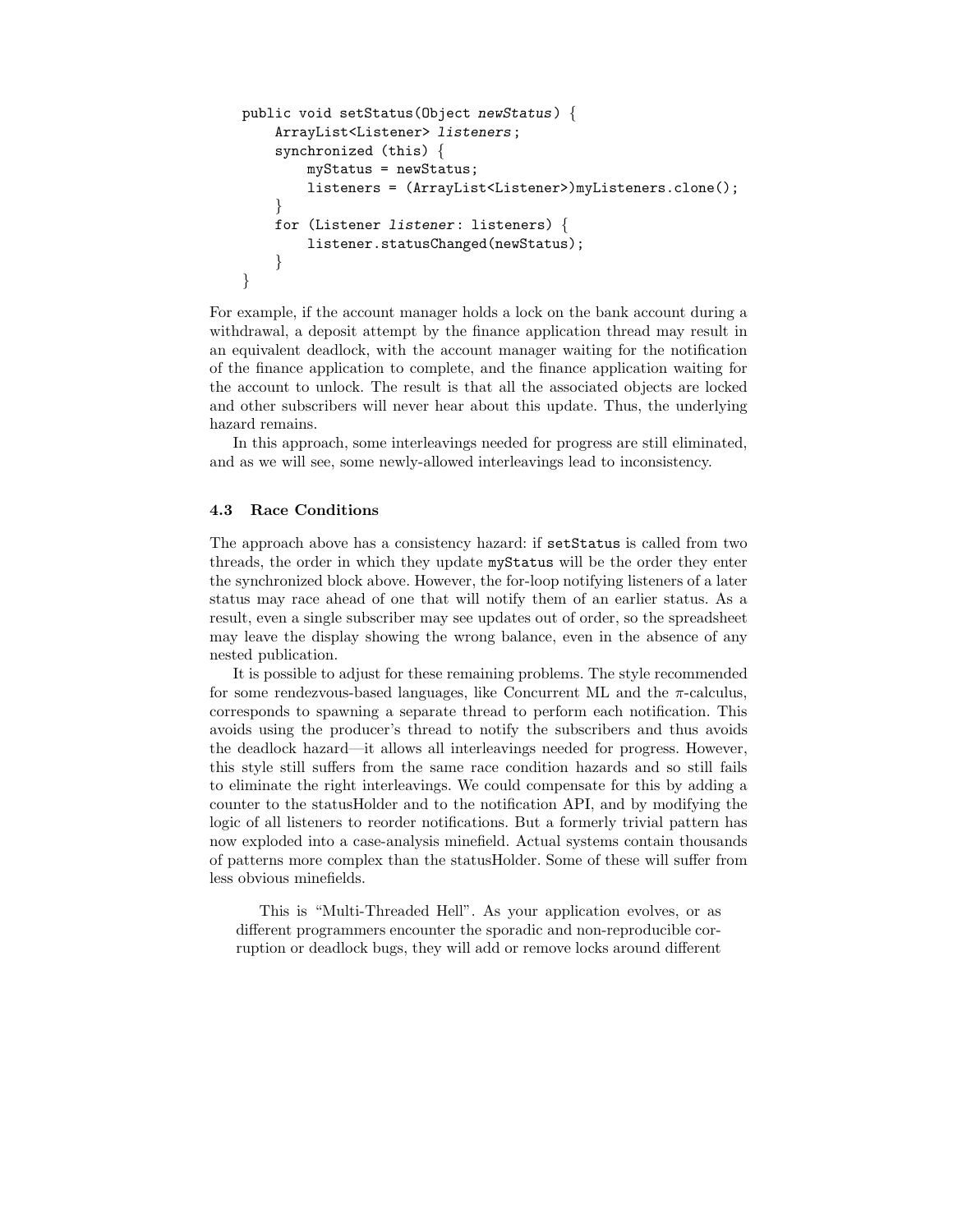data structures, causing your code base to veer back and forth . . . , erring first on the side of more deadlocking, and then on the side of more corruption. This kind of thrashing is bad for the quality of the code, bad for the forward progress of the project, and bad for morale.

—An experience report from the development of Mojo Nation [WO01]

# 5 A Taste of E

Before revisiting the issues above, let's first use this example to briefly explain E as a sequential object language. (For a more complete explanation of E, see [Sti04].) Here is the same statusHolder as defined in E.

```
def makeStatusHolder(var myStatus) {
    def myListeners := [].diverge()
    def statusHolder {
        to addListener(newListener) {
            myListeners.push(newListener)
        }
        to getStatus() { return myStatus }
        to setStatus(newStatus) {
            myStatus := newStatus
            for listener in myListeners {
                listener.statusChanged(newStatus)
            }
        }
    }
    return statusHolder
}
```
E has no classes. Instead, the expression beginning with "def statusHolder" is an object definition expression. It creates a new object with the enclosed method definitions and binds the new statusHolder variable to this object. An invocation, such as "statusHolder.setStatus(33)", causes a message to be delivered to an object. When an object receives a message, it reacts according to the code of its matching method. As with Smalltalk [GR83] or Actors [HBS73], all values are objects, and all computation proceeds only by delivering messages to objects.

From a  $\lambda$ -calculus perspective, an object definition expression is a lambda expression, in which the (implicit) parameter is bound to the incoming message and the body selects a method to run according to the message. The delivery of a message to an object is the application of an object-as-closure to a message-asargument. An object's behavior is indeed a function of the message it is applied to. This view of objects goes back to Smalltalk-72 [GK76] and Actors, and is hinted at earlier in [Hoa65]. Also see [SS04].

Unlike a class definition, an object definition does not declare its instance variables. Instead, the instance variables of an object are simply the variables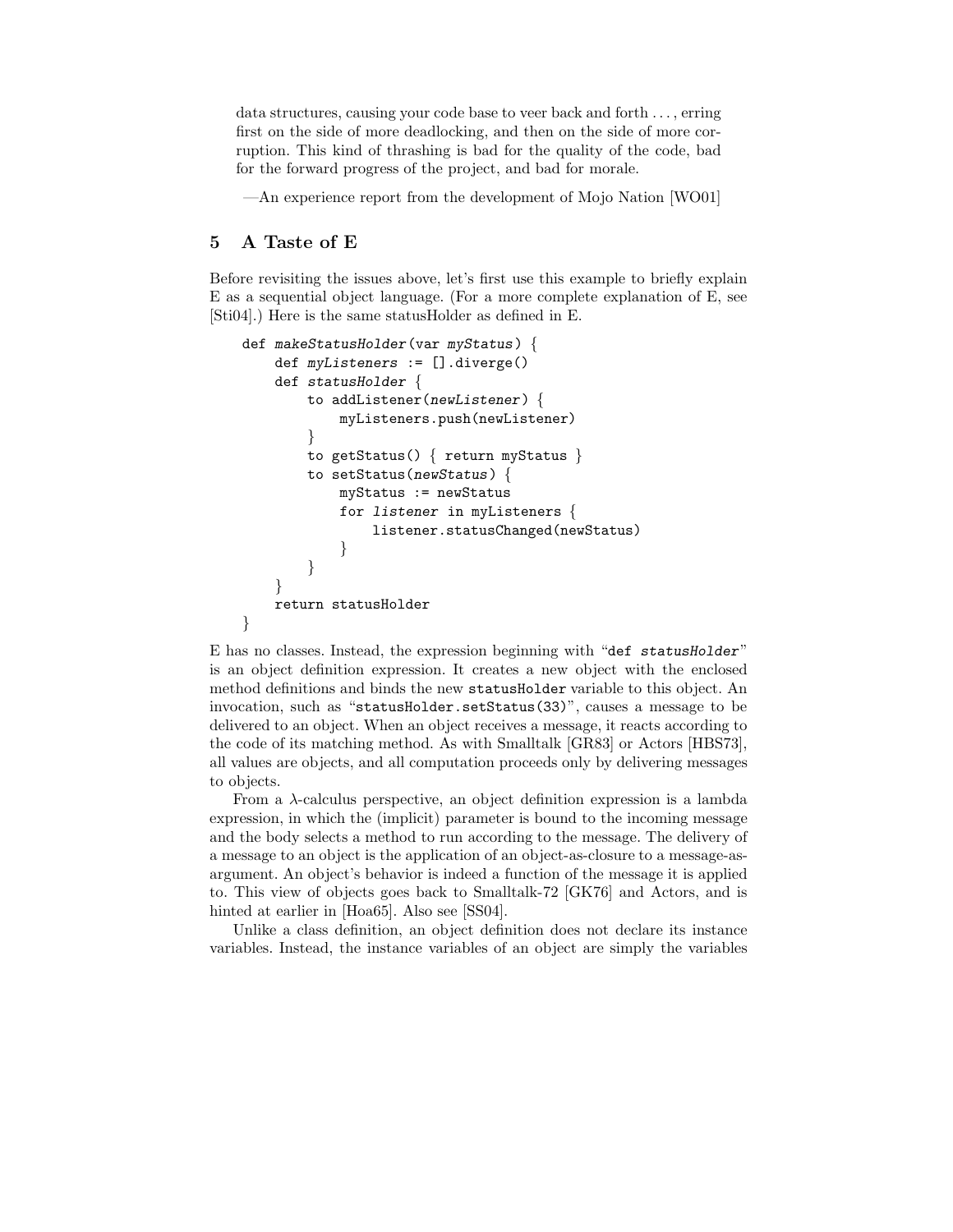used freely within the object definition (which therefore must be defined in some lexically enclosing scope). The instance variables of statusHolder are myStatus and myListeners. Variables are unassignable by default; the "var" keyword defines myStatus as an assignable variable. Square brackets evaluate to an immutable list containing the values of the subexpressions (the empty-list in the example). Lists respond to the "diverge()" message by returning a new mutable list whose initial contents are a snapshot of the diverged list. Thus, myListeners is initialized to a new, empty, mutable list, which acts much like an ArrayList.

E provides syntactic shorthands to use objects that define a "run" method as if they were functions. The syntax for makeStatusHolder is a shorthand for defining an object with a single "run" method. It expands to:

```
def makeStatusHolder {
    to run(var myStatus) \{ \ldots \}
```
The corresponding function call syntax, "makeStatusHolder(44)", is shorthand which expands to "makeStatusHolder.run(44)". Each time makeStatusHolder is called, it defines and returns a new statusHolder.

#### 5.1 Two Ways to Postpone Plans

The E code for statusHolder above retains the simplicity and hazards of the sequential Java version. To address these hazards requires examining the underlying issues. When the statusHolder—or any agent—is executing plan X and discovers the need to engage in plan  $Y$ , in a sequential system, it has two simple alternatives of when to do  $Y$ :

**Immediately:** Put X aside, work on Y until complete, then go back to X. **Eventually:** Put Y on a "to-do" list and work on it after X is complete.

The "immediate" option corresponds to conventional, sequential call-return control flow (or strict applicative-order evaluation), and is represented by the "." or immediate-call operator, which delivers the message immediately. Above, status-Holder's addListener method tells myListeners to push the newListener immediately. When addListener proceeds past this point, it may assume that all side effects it requested are done.

For the statusHolder example, all of the sequential hazards (e.g., Nested Publication) and many of the concurrent hazards (deadlock) occur because the statusChanged method is also invoked immediately: the publisher's plan is set aside to pursue the listener's plan (which might then abort, change the state further, etc.).

The "eventual" option corresponds to the human notion of a "to-do" list: the item is queued for later execution. E provides direct support for this asynchronous messaging option, represented by the " $\leftarrow$ " or eventual-send operator. Using eventual-send, the setStatus method can ensure that each listener will be notified of the changed status in such a way that it does not interfere with the statusHolder's current plan. To accomplish this in E, the setStatus method becomes: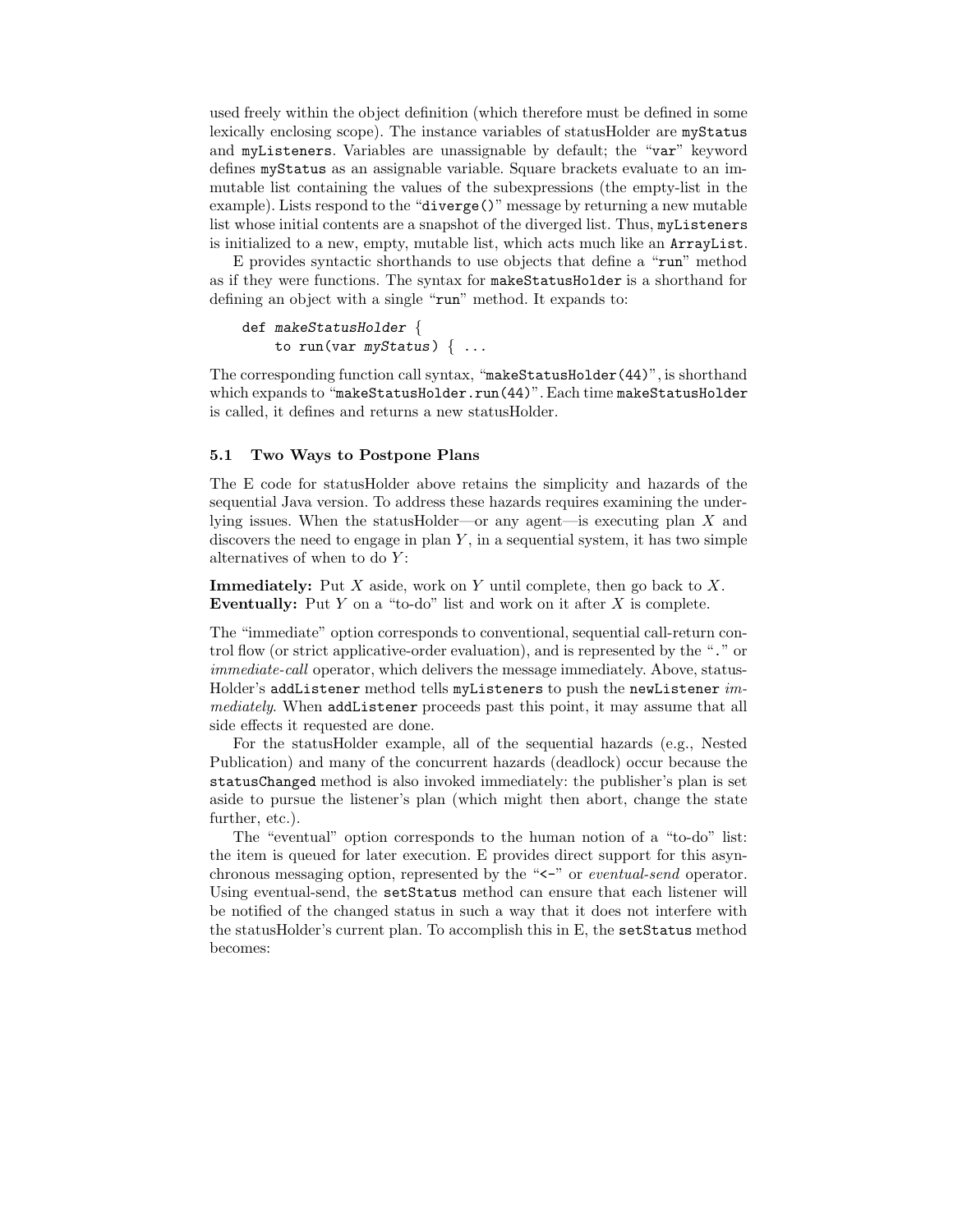```
to setStatus(newStatus) {
    myStatus := newStatus
    for listener in myListeners {
        listener <- statusChanged(newStatus)
    }
}
```
As a result of using eventual-send above, all of the sequential hazards are addressed. Errors, new subscriptions, and additional status changes caused by listeners will all take place after all notifications for a published event have been scheduled. Publishers' plans and subscribers' plans are temporally isolated—so these plans may unfold with fewer unintended interactions. For example, it can no longer matter whether myStatus is assigned before or after the for-loop.

#### 5.2 Simple E Execution

This section describes how temporal isolation is achieved within a single thread of control. The next section describes how it is achieved in the face of concurrency and distribution.



Fig. 2. An E vat consists of a heap of objects and a thread of control. The stack and queue together record the postponed plans the thread needs to process. An immediatecall pushes a new frame on top of the stack, representing the delivery of a message  $(arrow)$  to a target object  $(dot)$ . An eventual-send enqueues a new pending delivery on the right end of the queue. The thread proceeds from top to bottom and then from left to right

In E, an eventual-send creates and queues a *pending delivery*, which represents the eventual delivery of a particular message to a particular object. Within a single thread of control, E has both a normal execution stack for immediate call-return and a queue containing all the pending deliveries. Execution proceeds by taking a pending-delivery from the queue, delivering its message to its object, and processing all the resulting immediate-calls in conventional call-return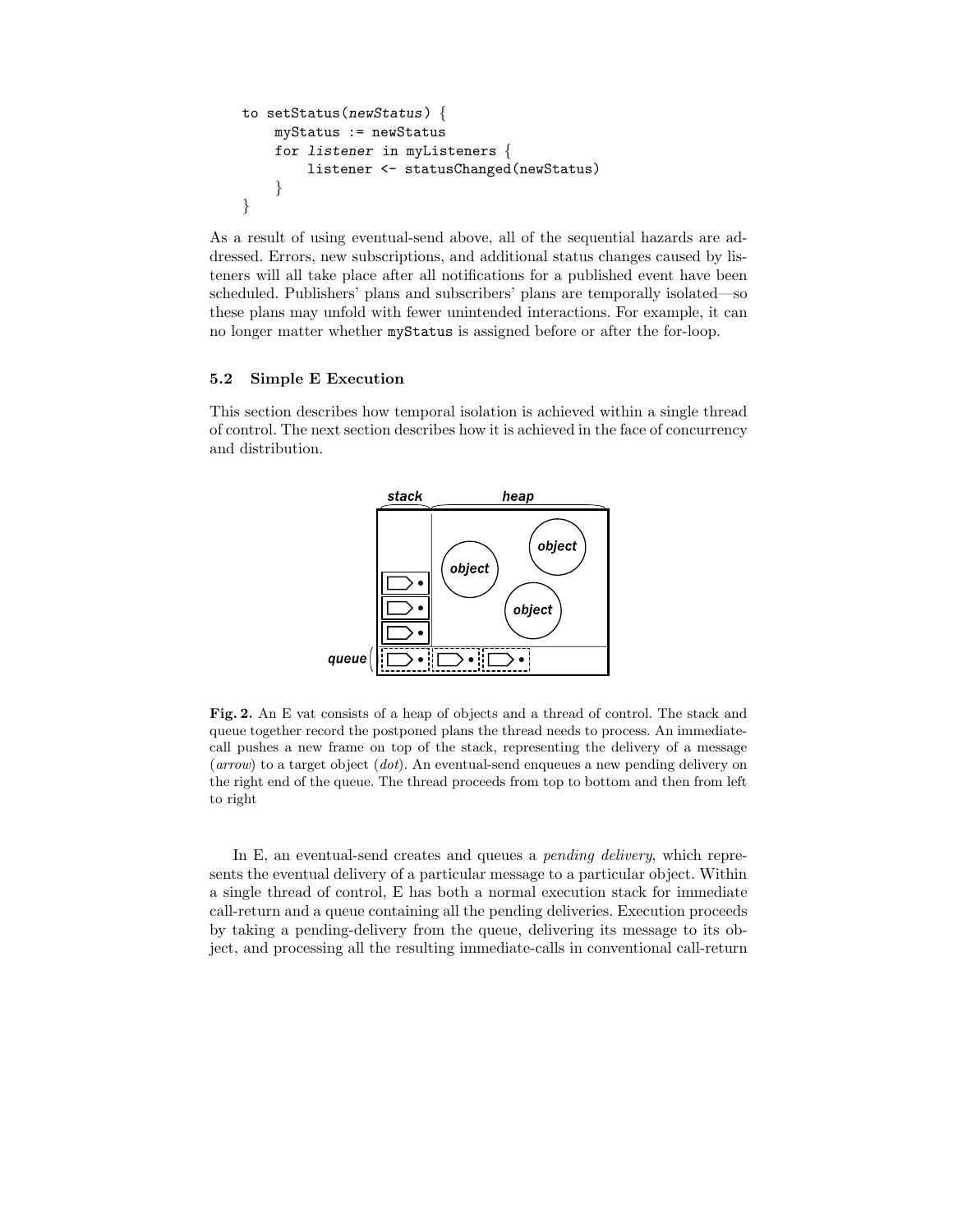order. This is called a turn. When a pending delivery completes, the next one is dequeued, and so forth. This is the classic event-loop model, in which all of the events are pending deliveries. Because each event's turn runs to completion before the next is serviced, they are temporally isolated.

Additional mechanisms to process results and exceptions from eventual-sends will be discussed in further sections below.

The combination of a stack, a pending delivery queue, and the heap of objects they operate on is called a *vat*, illustrated in Figure  $2<sup>5</sup>$  Each E object lives in exactly one vat and a vat may host many objects. Each vat lives on one machine at a time and a machine may host many vats. The vat is also the minimum unit of persistence, migration, partial failure, resource control, and defense from denial of service. We will return to some of these topics below.

# 6 Communicating Event-Loops

We now consider the case where our account (including account manager and its statusHolder) runs in VatA on one machine, and our spreadsheet (including its listener) runs in VatS on another machine.

In E, we distinguish several reference-states. A direct reference between two objects in the same vat is a *near reference*.<sup>6</sup> As we have seen, near references carry both immediate-calls and eventual-sends. Only eventual references may cross vat boundaries, so the spreadsheet holds an eventual reference to the statusHolder, which in turns holds an eventual reference to the spreadsheet's listener. Eventual references are first class—they can be passed as arguments, returned as results, and stored in data structures, just like near references. However, eventual references carry only eventual-sends, not immediate-calls—an immediate-call on an eventual reference throws an exception. Our statusHolder is compatible with this constraint, since it stores, retrieves, and eventual-sends to its listeners, but never immediate-calls them. Figure 3 shows what happens when a message is sent between vats.

When the statusHolder in VatA performs an eventual-send of the statusChanged message to the spreadsheet's listener in VatS, VatA creates a pending delivery as before, recording the need to deliver this message to this listener. Pending deliveries need to be queued on the pending delivery queue of the vat hosting the object that will receive the message—in this case, VatS. VatA serializes (marshals) the pending delivery onto an encrypted, order-preserving byte stream read by VatS. Should it ever arrive at VatS, VatS will unserialize it and queue it on its own pending delivery queue.

Since each vat runs concurrently with all other vats, turns in different vats no longer have actual temporal isolation. If VatS is otherwise idle, it may service this delivery, notifying the spreadhseet's listener of the new balance, while the original turn is still in progress in VatA. But so what? These two turns can

<sup>5</sup> Figures 2–5 were created by Ka-Ping Yee with input from the e-lang community.

<sup>6</sup> For brevity, we generally do not distinguish a near reference from the object it designates.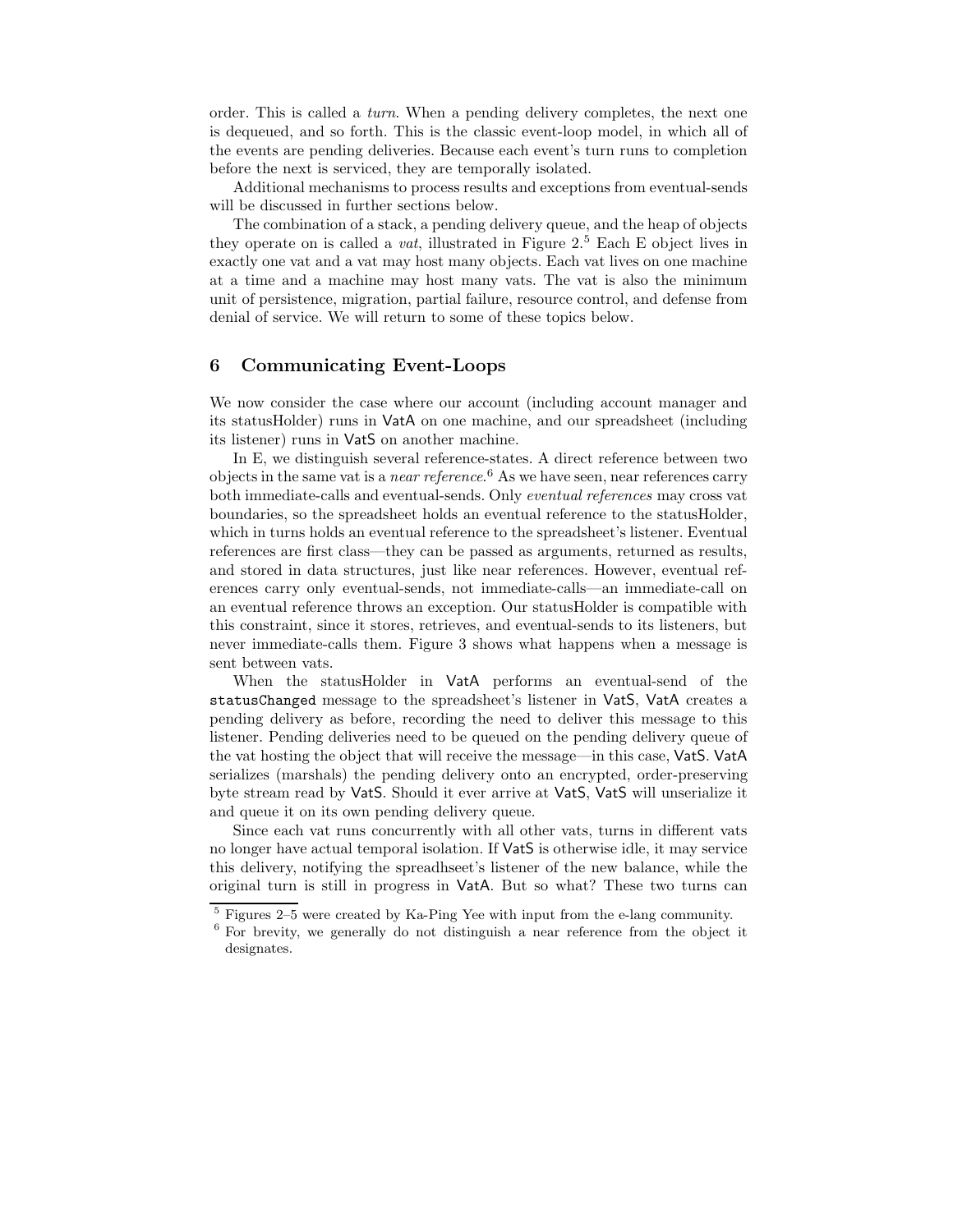

Fig. 3. If the account manager and the spreadsheet are in separate vats, when the account manager (1) tells the statusHolder that represents its balance to immediately update, this (2) transfers control to the statusHolder, which (3) notes that its listeners should eventually be notified. The message is (4) sent to the spreadsheet's vat, which queues it on arrival and eventually (5) delivers it to the listener, which updates the display of the spreadsheet cell

only execute simultaneously when they are in different vats. In this case, the spreadsheet cannot affect the account manager's turn-in-progress. Because only eventual references span between vats, the spreadsheet can only affect VatA by eventual-sending to objects hosted by VatA. This cannot affect any turn already in progress in VatA—VatA only queues the pending delivery, and will service it sometime after the current turn and turns for previously queued pending deliveries, complete.

Only near references provide one object synchronous access to another. Therefore an object has synchronous access to state only within its own vat. Taken together, these rules guarantee that a running turn—a sequential callreturn program—has mutually exclusive access to everything to which it has synchronous access. In the absence of real-time concerns, this provides all the isolation that was achieved by temporal isolation in the single-threaded case.

The net effect is that a turn is E's unit of operation. We can faithfully account for the visible effects of concurrency without any interleaving of the steps within a turn. Any actual multi-vat computation is equivalent to some fully ordered interleaving of turns.<sup>7</sup> Because E has no explicit locking constructs, computation

An E turn may never terminate, which is hard to account for within this simple model of serializability. There are formal models of asynchronous systems that can account for non-terminating events [CL85]. Within the scope of this paper, we can safely ignore this issue.

The actual E system does provide synchronous file I/O operations. When these files are local, prompt, and private to the vat accessing them, this does not violate turn isolation, but since files may be remote, non-prompt, or shared, the availability of these synchronous I/O operations does violate the E model.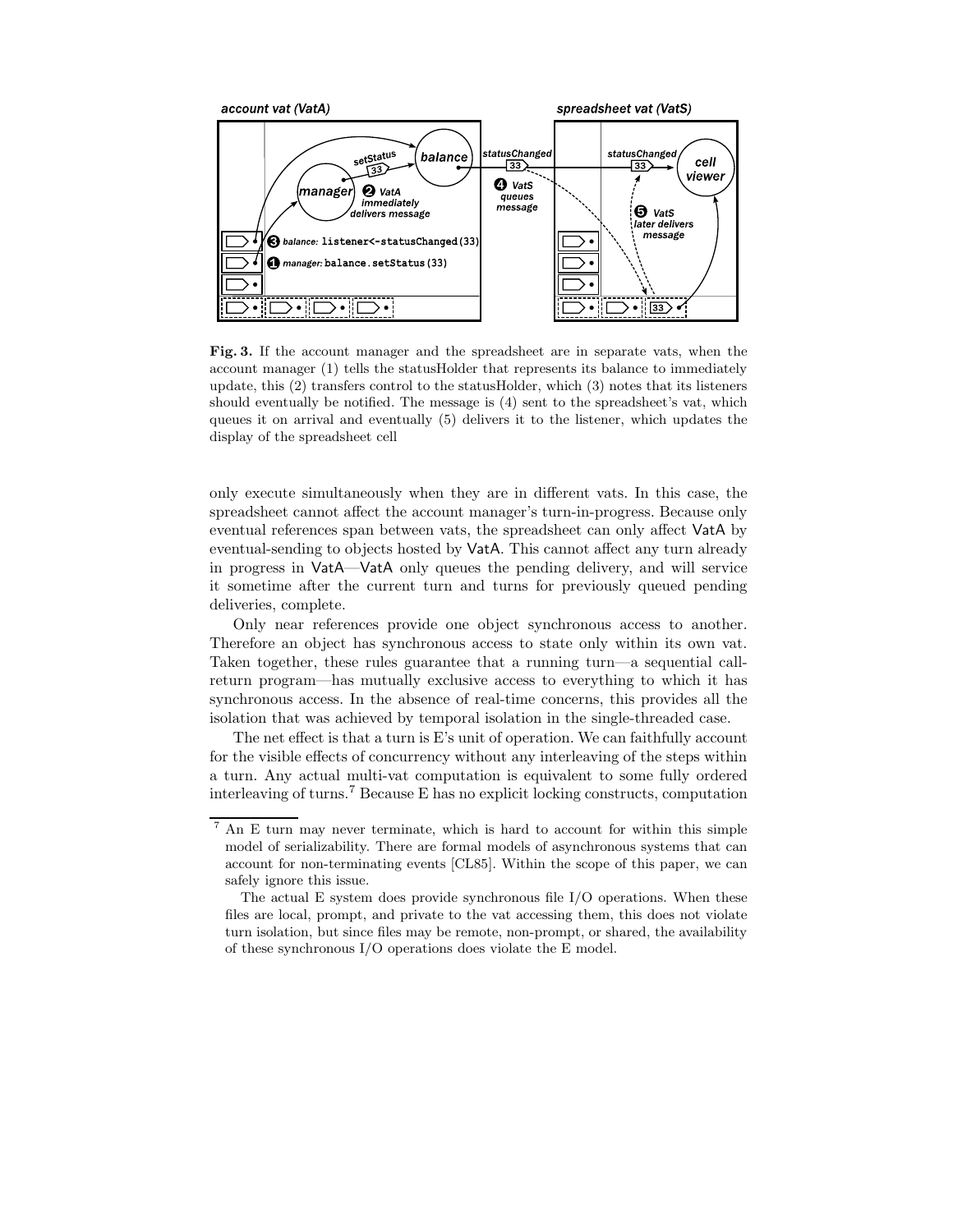within a turn can never block—it can only run, to completion or forever. A vat as a whole is either processing pending deliveries, or is idle when there are no pending deliveries to service. Because computation never blocks, it cannot deadlock. Other lost progress hazards are discussed in the section on "Datalock" below.

As with database transactions, the length of an E turn is not predetermined. It is a tradeoff left for the developer to decide. How the object graph is carved up into vats and how computation is carved up into turns will determine which interleaving cases are eliminated, and which must be handled explicitly by the programmer. For example, when the spreadsheet was co-located with the status-Holder, it could immediate-call both getStatus and addListener in order to ensure that the spreadsheet's cell sees exactly the updates to an initial valid state. But when it can only eventual-send these messages, they may arrive at the statusHolder interleaved with other messages. To relieve potentially remote clients of this burden, the statusHolder should send an initial notification to newly subscribed listeners:

```
to addListener(newListener) {
   myListeners.push(newListener)
   newListener <- statusChanged(myStatus)
}
```
#### 6.1 Issues with Event-loops

This architecture imposes some strong constraints on programming (e.g., no threads or coroutines), which can impede certain useful patterns of plan cooperation. In particular, recursive algorithms, such as recursive-descent parsers, must a) happen entirely within a single turn, b) be redesigned (e.g., as a table-driven parser), or c) if it needs external non-prompt input (e.g., a stream from the user), be run in a dedicated vat. E programs have used each of these approaches.

Thread-based coordination patterns can typically be adapted to vat granularity. For example, rather than adding the complexity of a priority queue for pending deliveries, different vats would simply run at different processor priorities. For example, if a user-interaction vat could proceed (has pending deliveries in its queue), it should; a helper "background" vat (e.g., spelling check) should consume processor resources only if no user-directed action could proceed. A divide-and-conquer approach for multi-processing could run a vat on each processor and divide the problem among them. The event-loop approach is unsuitable for problems that cannot easily be adapted to a message-passing hardware architecture, such as fluid dynamics computation.

# 7 Protection from Misbehavior

When using a language that supports shared-state concurrency, one can choose to avoid it and adopt the event-loop style instead. Indeed, several Java libraries,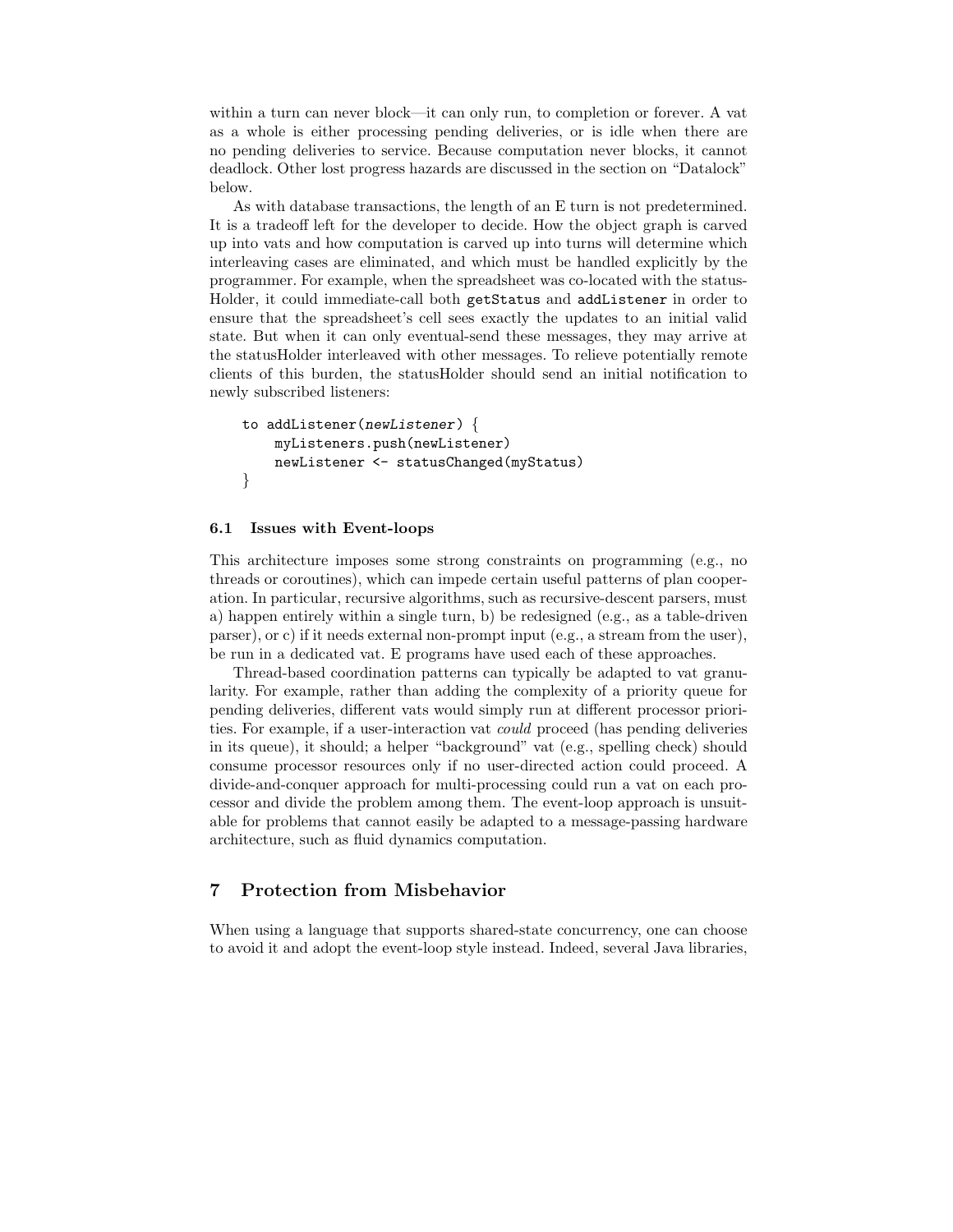such as AWT, were initially designed to be thread-safe, and were then redesigned around event-loops. Using event-loops, one can easily write a Java class equivalent to our makeStatusHolder. If one can so easily choose to avoid shared-state concurrency, does E actually need to prohibit it?

E uses the event-loop approach to simplify the task of preserving consistency while maintaining progress. Preserving consistency stays simple for the status-Holder only if it executes in at most one thread at a time. As we discussed previously, the possibility of multiple threads would necessitate complex locking. If one of its clients could create a new thread and call it, then the simple version of the statusHolder could not preserve consistency (i.e., it would need to perform the complex locking mentioned in the previous section).

In the extreme case, one object may actively intend to disrupt the plans of another. This leads us to examine plan coordination in the presence of malicious behavior. The topic is of interest both because large and distributed systems in practice need to handle potentially malicious components, and because analysis of the malicious case can help uncover hazards that are already present in the non-malicious case.

#### 7.1 Defensive Correctness

If a user browsing a webserver were able to cause incorrect pages to be displayed to other users, we would likely consider it a bug in the webserver—we expect it to remain correct regardless of the client's behavior. We call this property defensive correctness: a program  $P$  is defensively correct if it remains correct despite arbitrary behavior on the part of its clients. Before this definition can be useful, we need to pin down what we mean by "arbitrary" behavior.

When we say that a program  $P$  is correct, this normally means that we have a specification in mind, and that  $P$  behaves according to that specification. There are some implicit caveats in that assertion. For example, P cannot behave at all unless it is run on a machine; if the machine operates incorrectly, P on that machine may behave in ways that deviate from its specification. We do not consider this to be a bug in  $P$ , because  $P$ 's correctness implicitly depends on the machine's correctness. If  $P$ 's correctness depends on another component  $R$ 's correctness, we will say that  $P$  relies upon  $R$ . For example, a typical webserver relies on the underlying machine and on operating system features such as files and sockets. We will refer to the set of all elements on which  $P$  relies as  $P$ 's reliance set. 8

We define  $Q$ 's *authority* as the set of effects  $Q$  could cause. With regard to P's correctness, Q's relevant authority is bounded by the assumption that everything in  $P$ 's reliance set is correct, since  $P$  was defined under this assumption.

 $8$  The set of all things that P relies on is similar in concept to P's "Trusted Computing" Base" or TCB. "Rely" articulates the objective situation ( $P$  is vulnerable to  $R$ ), and so avoids confusions engendered by the word "trust".

While the focus in this paper is on correctness, a similar "reliance" analysis could be applied to other program properties, such as promptness [Har85].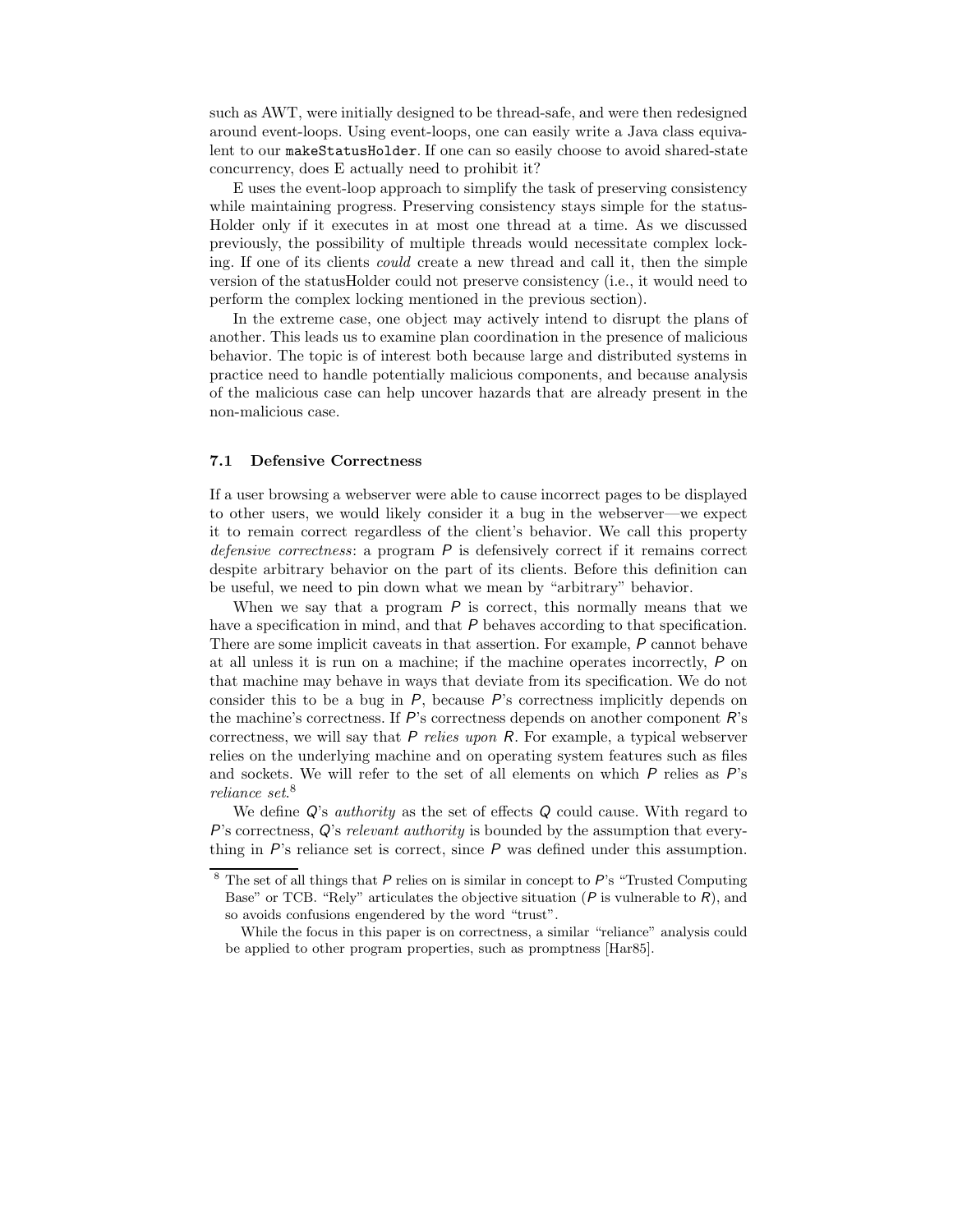For example, if a user could cause a webserver to show the wrong page to other browsers by replacing a file through an operating system exploit, then the underlying operating system would be incorrect, not the webserver. We say that P protects against  $Q$  if P remains correct despite any of the effects in  $Q$ 's relevant authority, that is, despite any possible actions by  $Q$ , assuming the correctness of P's reliance set.

Now we can speak more precisely about defensive correctness. The "arbitrary behavior" mentioned earlier is the combined relevant authority of an object's clients. P is defensively correct if it protects against all of its clients. The focus is on clients in particular in order to enable the composition of correct components into larger correct systems. If  $P$  relies on  $R$ , then  $P$  also relies on all of  $R$ 's other clients unless  $R$  is defensively correct. If  $R$  does not protect against its other clients,  $P$  cannot prevent them from interfering with its own plan, which makes it infeasible for  $P$  to ensure its own correctness. By not relying on its clients,  $R$ enables them to avoid relying on each other.

This explains why it is important for E to forbid the spawning of threads. As we saw earlier, it can be very difficult to write programs in which threads protect against each other. Removing threads eliminates a key obstacle to defensive correctness.

Correctness can be divided into consistency (safety) and progress (liveness). An object that is vulnerable to denial-of-service by its clients may nevertheless be defensively consistent. Given that all the objects it relies on themselves remain consistent, a defensively consistent object will never give incorrect service to wellbehaved clients, but it may be prevented from giving them any service. While a defensively correct object is invulnerable to its clients, a defensively consistent object is merely incorruptible by its clients.

Different security properties are feasible at different granularities. Some conventional operating systems attempt to provide support for protecting users from each other's misbehavior. But because programs are normally run with their user's full authority, all software run under the same account is mutually reliant: since each is granted the authority to corrupt the others via underlying components on which they all rely, they cannot usefully protect against such "friendly fire".<sup>9</sup> Some operating system designs [DH65] support process-granularity defensive consistency. Others, by providing principled controls over computational resource rights [Har85,SSF99], can also protect against denial of service. Among machines distributed over today's Internet, cryptographic protocols help support defensive consistency, but defensive correctness remains infeasible.

In most programming languages, all objects in the same process are mutually reliant. A secure language is one which supports some useful form of protections within a process. Among objects in the same vat, E supports defensive consistency: Any object may go into an infinite loop, thereby preventing the progress of all other objects within their vat. Therefore, within E's architecture, defensive correctness within a vat is impossible. With respect to progress, all objects within

<sup>&</sup>lt;sup>9</sup> See [SKYM04] for an unconventional way to use conventional OSes to provide greater security.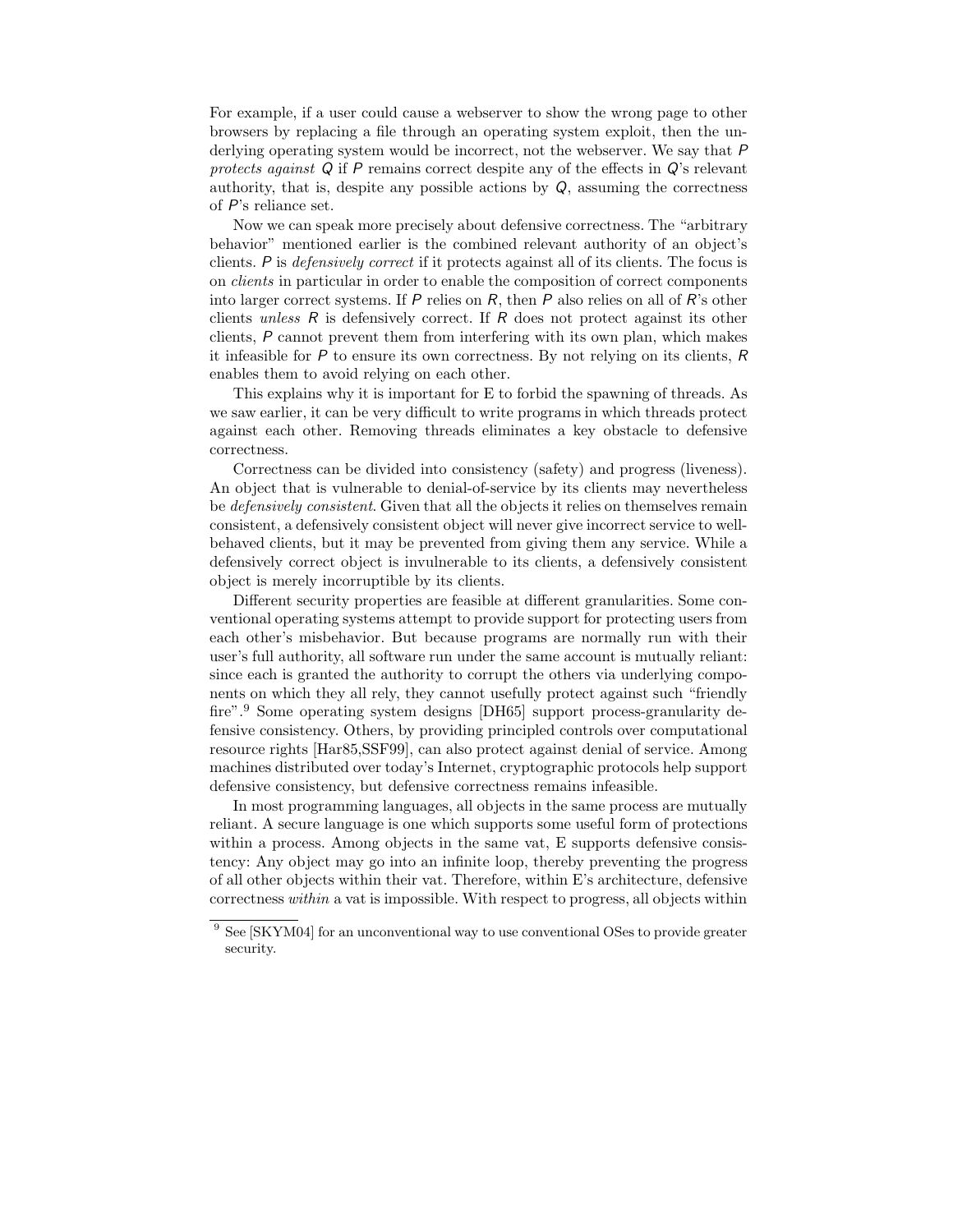the same vat are mutually reliant. In many situations, defensive consistency is adequate—a potential adversary often has more to gain from corruption than denial of service. This is especially so in iterated relationships, since corruption may misdirect plans but go undetected, while loss of progress is quite noticeable.

#### 7.2 Principle of Least Authority (POLA)

Our statusHolder itself is now defensively consistent, but is it a good abstraction for the account manager to rely on to build its own defensively consistent plans? In our example scenario, we have been assuming that the account manager acts only as a publisher and that the finance application and spreadsheet act only as subscribers. However either subscriber *could* invoke the setStatus method. If the finance application calls setStatus with a bogus balance, the spreadsheet will dutifully render it.

This is a problem of access control. The statusHolder, by bundling two kinds of authority into one object, encouraged patterns where both kinds of authority were provided to objects that only needed one. This can be addressed by grouping these methods into separate objects, each of which represents a sensible bundle of authority.

```
def makeStatusPair(var myStatus) {
    def myListeners := [].diverge()
    def statusGetter {
        to addListener(newListener) {
            myListeners.push(newListener)
            newListener <- statusChanged(myStatus)
        }
        to getStatus() { return myStatus }
    }
    def statusSetter {
        to setStatus(newStatus) {
            myStatus := newStatus
            for listener in myListeners {
                listener <- statusChanged(newStatus)
            }
        }
    }
    return [statusGetter, statusSetter]
}
```
Now the account manager can make use of makeStatusPair as follows:

def [sGetter, sSetter] := makeStatusPair(33)

The call to makeStatusPair on the right side makes four objects—an object representing the myStatus variable, a mutable myListeners list, a statusGetter, and a statusSetter. The last two each share access to the first two. The call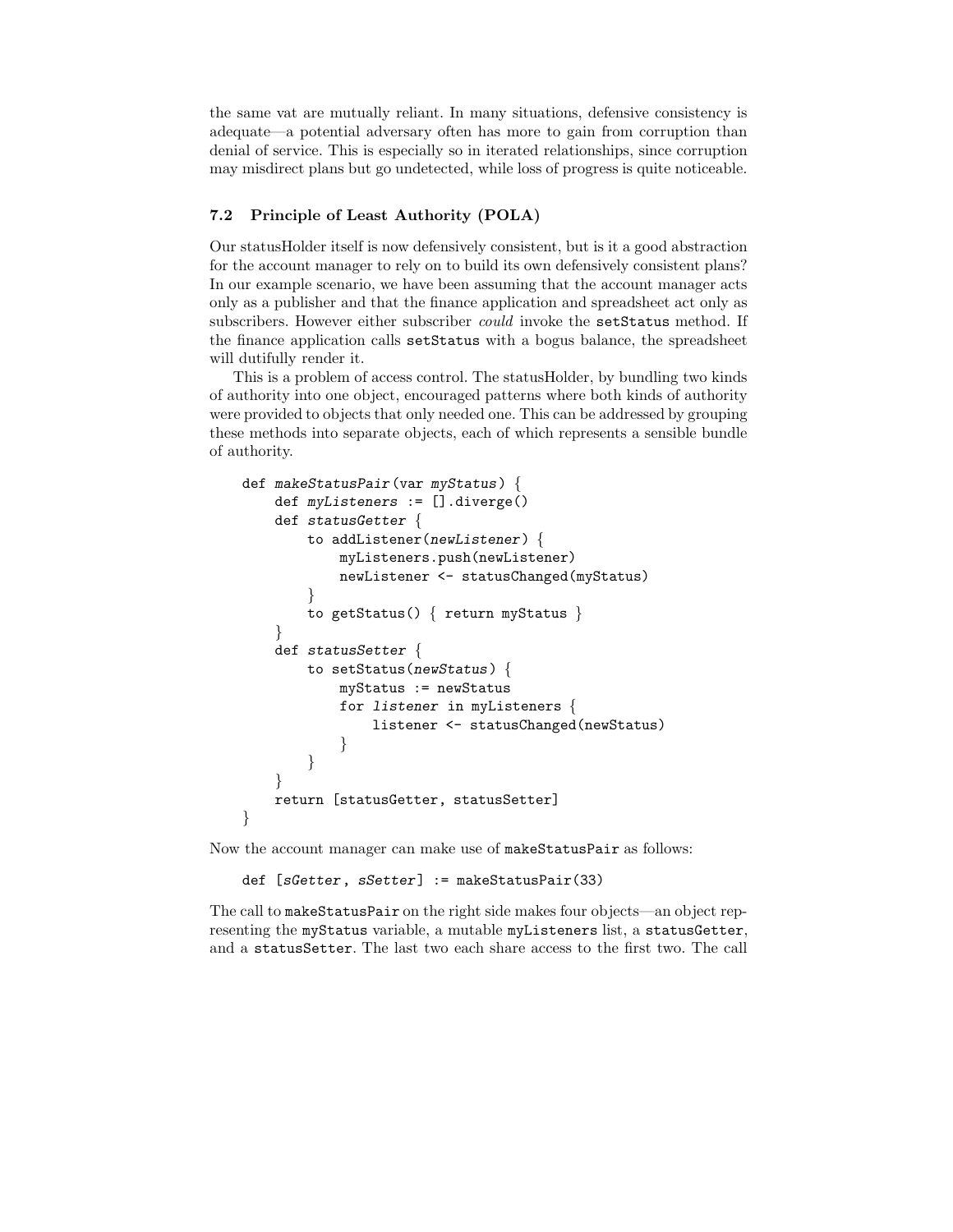to makeStatusPair returns a list holding these last two objects. The left side pattern-matches this list, binding sGetter to the new statusGetter, and binding sSetter to the new statusSetter.

The account manager can now keep the new statusSetter for itself and give the spreadsheet and the finance application access only to the new statusGetter. More generally, we may now describe publishers as those with access to statusSetter and subscribers as those with access to statusGetter. The account manager can now provide consistent balance reports to its clients because it has denied them the possibility of corrupting this service.

As with concurrency control, the key to access control is to allow the possibilities needed for cooperation, while limiting the possibilities that would allow for plan interference. We wish to provide objects the authority needed to carry out their proper duties—publishers gotta publish—but little more. This is known as POLA, the Principle of Least Authority (See [MS03] for the relationship between POLA and the Principle of Least Privilege [SS75]). By not granting its subscribers the authority to publish a bogus balance, the account manager no longer needs to worry about what would happen if they did. This discipline helps us compose plans so as to allow well-intentioned plans to successfully cooperate, while minimizing the kinds of plan interference they must defend against.

#### 7.3 A Taste of E across a Network

E's computational model extends across the network. An eventual reference in a vat can refer to an object in a vat on another machine; eventual-sends to that reference are sent across an encrypted, authenticated link and posted as pending deliveries for the target object on the remote vat.

E's network protocol, Pluribus, actually runs between vats, not between machines. Therefore, we can ignore the distinction between vats and machines without loss of generality. An incorrect machine is, from our perspective, simply a set of incorrect vats; i.e., vats that do not implement the language and/or protocol correctly. The design of Pluribus is beyond the scope of this document, but a few words are in order.

Pluribus enforces characteristics of the E computational model, such as reference integrity, so that E programs can rely on those properties between vats and therefore between machines. Even if a remote vat runs its objects in an unsafe language like  $C_{++}$ , other vats could still view it from a correctness point of view as a set of (possibly incorrect) objects written in E. From the perspective of other vats, the objects in the remote vat could collude and act arbitrarily within the union of the authorities granted to any of them, but they cannot feasibly  $10$ manufacture new authorities. Thus, if an object relies on another object in a remote vat, then it also relies on that remote vat (because the remote object relies on that vat).

<sup>&</sup>lt;sup>10</sup> Pluribus relies on the standard cryptographic assumptions that large random numbers are not feasibly guessable, and that well-accepted algorithms are immune to feasible cryptanalysis.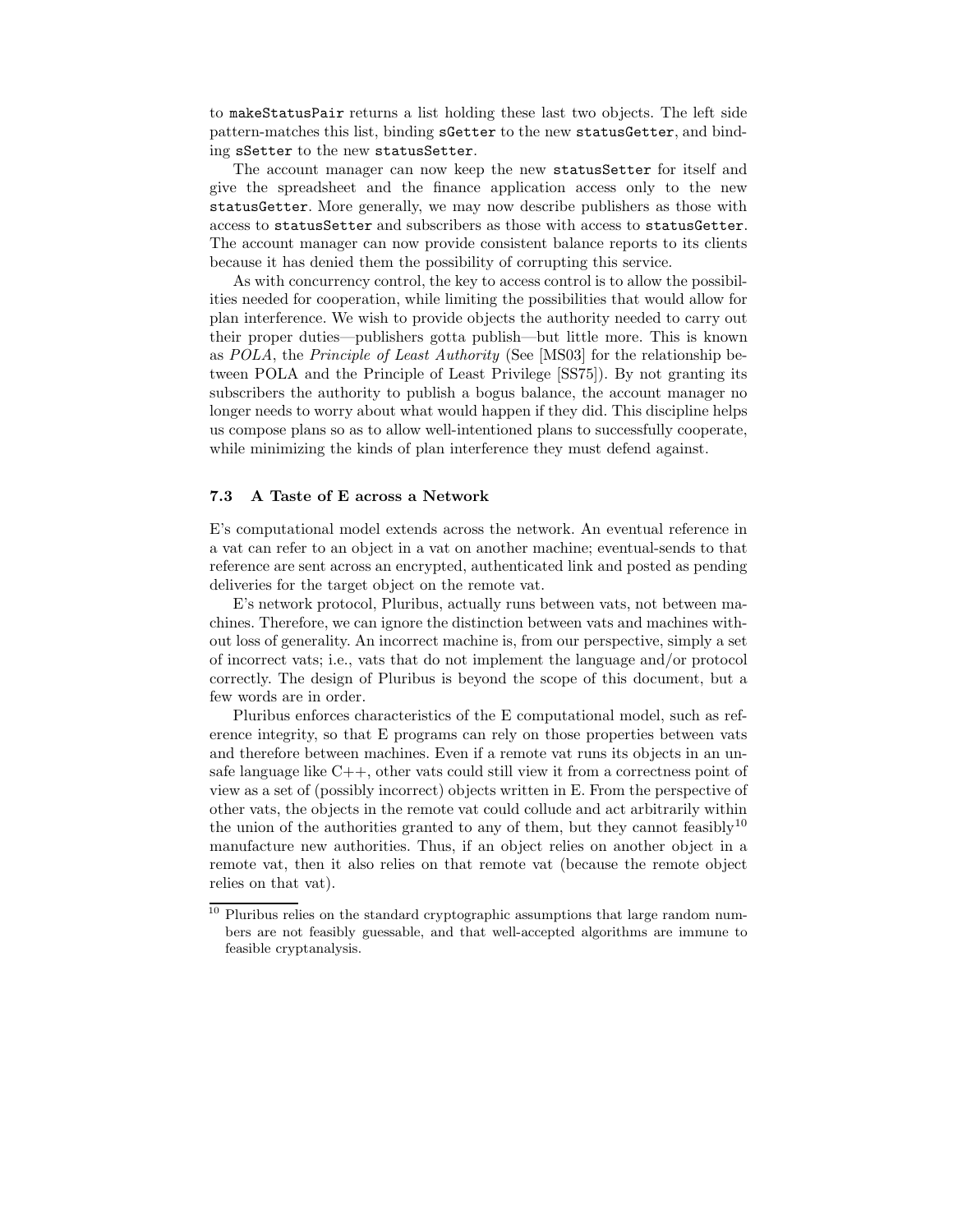# 8 Promise Pipelining

The eventual-send examples so far were carefully selected to be evaluated only for their effects, with no use made of the value of these expressions. This section discusses the handling of return results and exceptions produced by eventualsends.

#### 8.1 Promises

As discussed previously, eventual-sends queue a pending delivery and complete immediately. The return value from an eventual-send operation is called a promise for the eventual result. The promise is not a near reference for the result of the eventual-send because the eventual-send cannot have happened yet (i.e., it will happen in a later turn). Instead, the promise is an eventual-reference for the result. A pending delivery, in addition to the message and reference to the target object, includes a resolver for the promise, which provides the right to choose what the promise designates. When the turn spawned by the eventualsend completes, its vat reports the outcome to the resolver, *resolving* the promise so that the promise eventually becomes a reference designating that outcome, called the resolution.

Once resolved, the promise is equivalent to its resolution. Thus, if it resolves to an eventual-reference for an object in another vat, then the promise becomes that eventual reference. If it resolves to an object that can be passed by copy between vats, then it becomes a near-reference to that object.

Because the promise starts out as an eventual reference, messages can be eventually-sent to it even before it is resolved. Messages sent to the promise cannot be delivered until the promise is resolved, so they are buffered in FIFO order within the promise. Once the promise is resolved, these messages are forwarded, in order, to its resolution.

#### 8.2 Pipelining

Since an object can eventual-send to the promises resulting from previous eventual-sends, functional composition is straightforward. If object L in VatL executes

def  $r3 := x \leftarrow a() \leftarrow c(y \leftarrow b())$ 

or equivalently

```
def r1 := x \leq a()def r2 := y \leftarrow b()def r3 := r1 \leftarrow c(r2)
```
and x and y are on VatR, then all three requests are serialized and streamed out to VatR immediately and the turn in VatL continues without blocking. By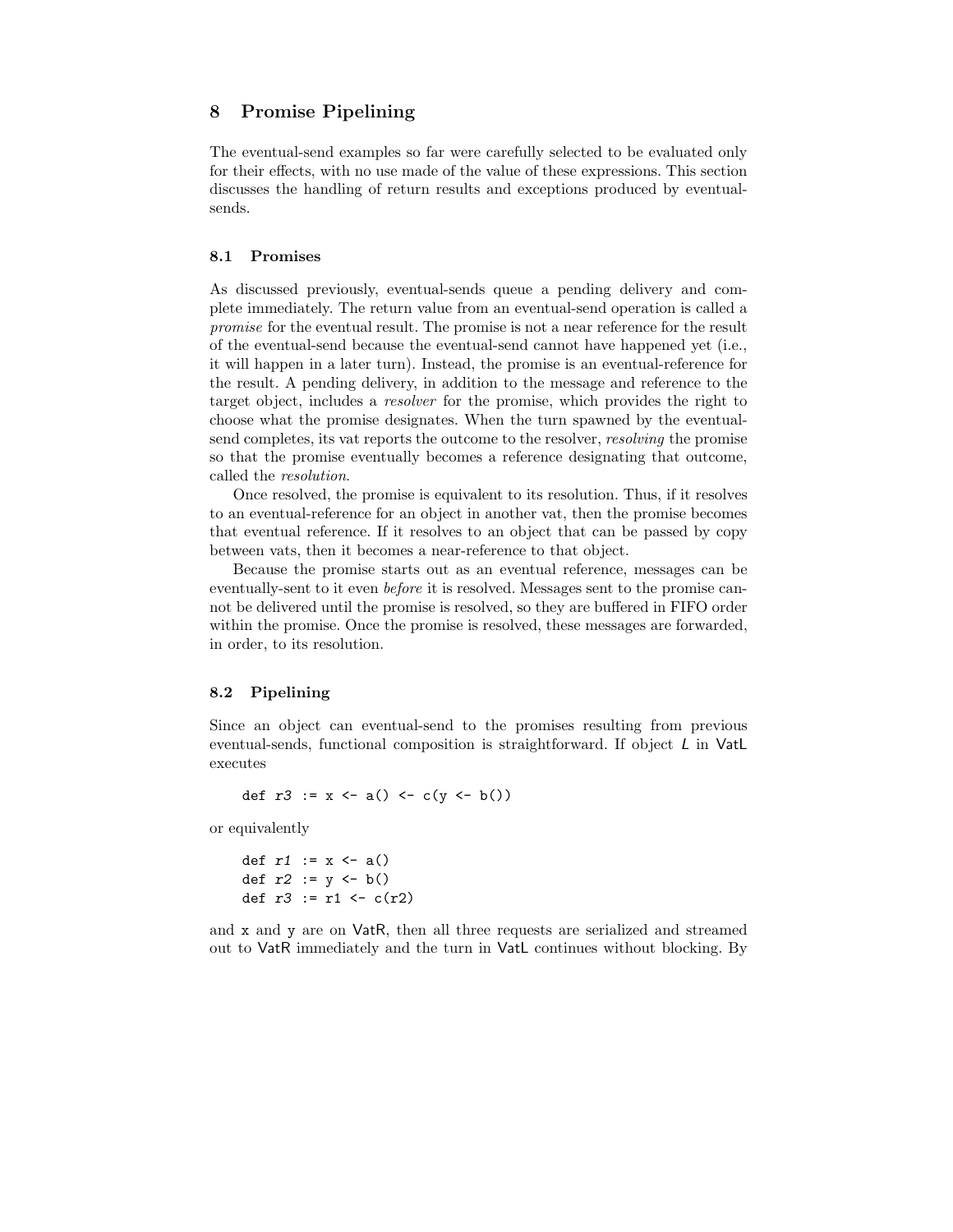

Fig. 4. The three messages in def  $r3 := x \leftarrow a() \leftarrow c(y \leftarrow b() )$  are streamed out together, with no round trip. Each message box "rides" on the reference it is sent on. References x and y are shown with solid arrowheads, indicating that their target is known. The others are promises, whose open arrowhead represents their resolvers, which provide the right to choose their promises' value

contrast, in a conventional RPC system, the calling thread would only proceed after multiple network round trips.

Figure 4 depicts an unresolved reference as an arrow stretching between its promise-end, the tail held by r1, and its resolver, the open arrowhead within the pending delivery sent to VatR. Messages sent on a reference always flow towards its destination and so "move" as close to the arrowhead as possible. While the pending delivery for  $a()$  is in transit to VatR, so is the resolver for  $r1$ , so we send the c(r2) message there as well. As VatR unserializes these three requests, it queues the first two in its local to-do list, since their target is known and local. It sends the third,  $c(r2)$ , on a local promise that will be resolved by the outcome of a(), carrying as an argument a local promise for the outcome of b().

If the resolution of  $r1$  is local to VatR, then as soon as  $a()$  is done,  $c(r2)$  is immediately queued on VatR's to-do list and may well be serviced before VatL learns of  $r1$ 's resolution. If  $r1$  is on VatL, then  $c(r2)$  is streamed back towards VatL just behind the message informing VatL of r1's resolution. If r1 is on yet a third vat, then  $c(r2)$  is forwarded to that vat.

Across geographic distances, latency is already the dominant performance consideration. As hardware improves, processing will become faster and cheaper, buffers larger, and bandwidth greater, with limits still many orders of magnitude away. But latency will remain limited by the speed of light. Pipes between fixed endpoints can be made wider but not shorter. Promise pipelining reduces the impact of latency on remote communication. Performance analysis of this type of protocol can be found in Bogle's "Batched Futures" [BL94]; the promise pipelining protocol is approximately a symmetric generalization of it.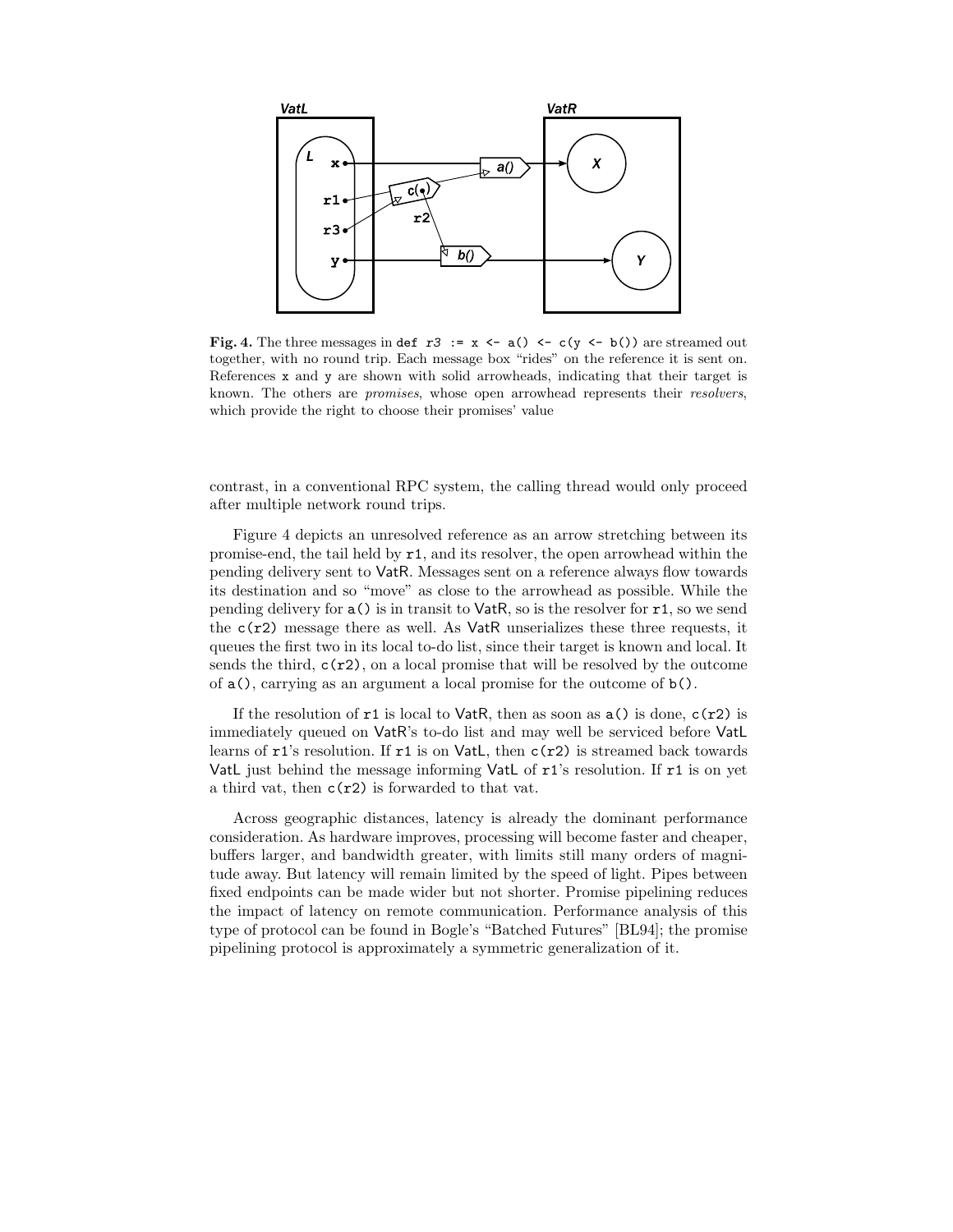#### 8.3 Datalock

Promise chaining allows some plans, like  $c(r2)$ , to be postponed pending the resolution of previous plans. We introduce other ways to postpone plans below. Using the primitives introduced so far, however, it is possible to create circular data dependencies which, like deadlock, are a form of lost-progress bug. We call this kind of bug, datalock. For example, the epimenides function below returns a promise for the boolean opposite of flag.

```
var flag := truedef epimenides() { return flag \left\langle -\text{not}\right(\right) }
```
If flag were assigned to the result of invoking epimenides eventually, datalock would occur.

flag := epimenides  $\leq$  run()

In the current turn, a pending-delivery of epimenides  $\leq -\text{run}$  () is queued, and a promise for its result is immediately assigned to flag. In a later turn when epimenides is invoked, it eventual-sends a message to the promise in flag, and then resolves the flag promise to the new promise for the not() sent to that same flag promise. The datalock is created, not because a promise is resolved to another promise (which is acceptable and common), but because computing the eventual resolution of flag requires already knowing it.

Although the E model trades one form of lost-progress bug for another, it is still more reliable. As above, datalock bugs primarily represent circular dependencies in the computation, which manifest reproducibly like normal program bugs. This avoids the significant non-determinism, non-reproducibility, and resulting debugging difficulty of deadlock bugs. Anecdotally, in many years of programming in E and E-like languages and a body of experience spread over perhaps 60 programmers and two substantial distributed systems, we know of only two datalock bugs. Perhaps others went undetected, but these projects did not spend the agonizing time chasing deadlock bugs that projects of their nature normally must spend. Further analysis is needed to understand why datalock bugs seem to be so rare.

#### 8.4 Explicit Promises

Besides the implicit creation of promise-resolver pairs by eventual-sending, E provides a primitive to create these pairs explicitly. In the following code

def  $[p, r]$  := Ref.promise()

p and r are bound to the promise and resolver of a new promise/resolver pair. Explicit promise creation gives us yet greater flexibility to postpone plans until other conditions occur. The promise, p, can be handed out and used just as any other eventual reference. All messages eventually-sent to p are queued in the promise. An object with access to r can wait until some condition occurs before resolving p and allowing these pending messages to proceed, as a later example will demonstrate.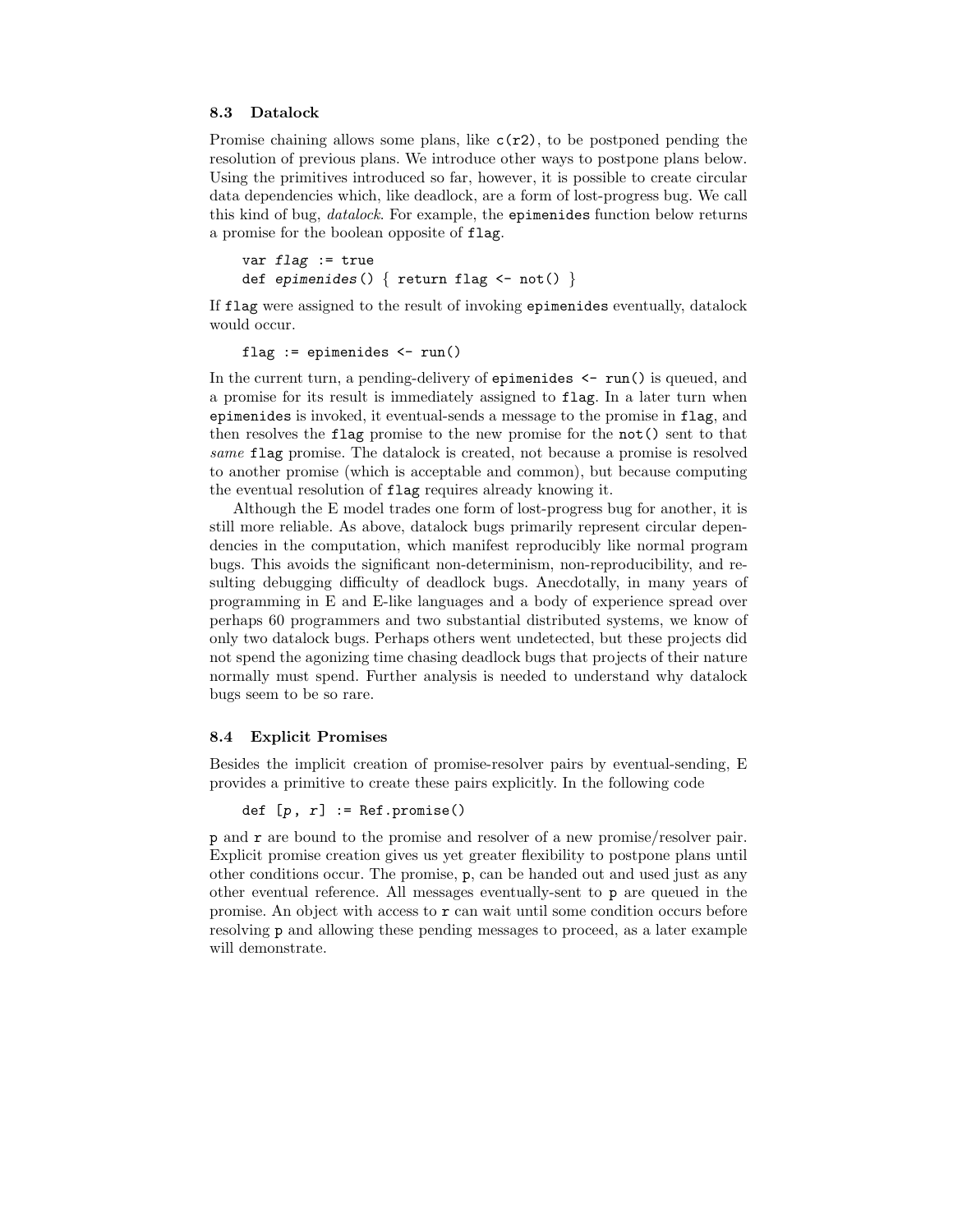#### 8.5 Broken Promise Contagion

Because eventual-sends are executed in a later turn, an exception raised by one can no longer signal an exception and abort the plan of its "caller". Instead, the vat executing the turn for the eventual send catches any exception that terminates that turn and breaks the promise by resolving the promise to a broken reference containing that exception. Any immediate-call or eventual-send to a broken reference breaks the result with the broken reference's exception. Specifically, an immediate-call to a broken reference would throw the exception, terminating control flow. An eventual-send to a broken reference would break the eventual-send's promise with the broken reference's exception. As with the original exception, this would not terminate control flow, but does affect plans dependent on the resulting value.

E's split between control-flow exceptions and data-flow exceptions was inspired by signaling and non-signaling NaNs in floating point. Like non-signaling NaNs, broken promise contagion does not hinder pipelining. Following sections discuss how additional sources of failure in distributed systems cause broken references, and how E handles them while preserving defensive consistency.

# 9 Partial Failure

Not all exceptional conditions are caused by program behavior. Networks suffer outages, partitioning one part of the network from another. Machines fail: sometimes in a transient fashion, rolling back to a previous stable state; sometimes permanently, making the objects they host forever inaccessible. From a machine not able to reach a remote object, it is generally impossible to tell which failure is occurring or which messages were lost.

Distributed programs need to be able to react to these conditions so that surviving components can continue to provide valuable and correct—though possibly degraded—service while other components are inaccessible. If these components may change state while out of contact, they must recover distributed consistency when they reconnect. There is no single best strategy for maintaining consistency in the face of partitions and merges; the appropriate strategy will depend on the semantics of the components. A general purpose framework should provide simple mechanisms adequate to express a great variety of strategies. Group membership and similar systems provide one form of such a general framework, with strengths and weaknesses in comparison with E. Here, we explain E's framework. We provide a brief comparison with mechanisms like group membership in the "Related Work" section below.

E's support for partial failure starts by extending the semantics of our reference states. Figure 5 shows the full state transition diagram among these states.

We have added the possibility of a vat-crossing reference—a remote promise or a far reference—getting broken by a partition. A partition between a pair of vats eventually breaks all references that cross between these vats, creating eventual common knowledge of the loss of connection. A partition simultaneously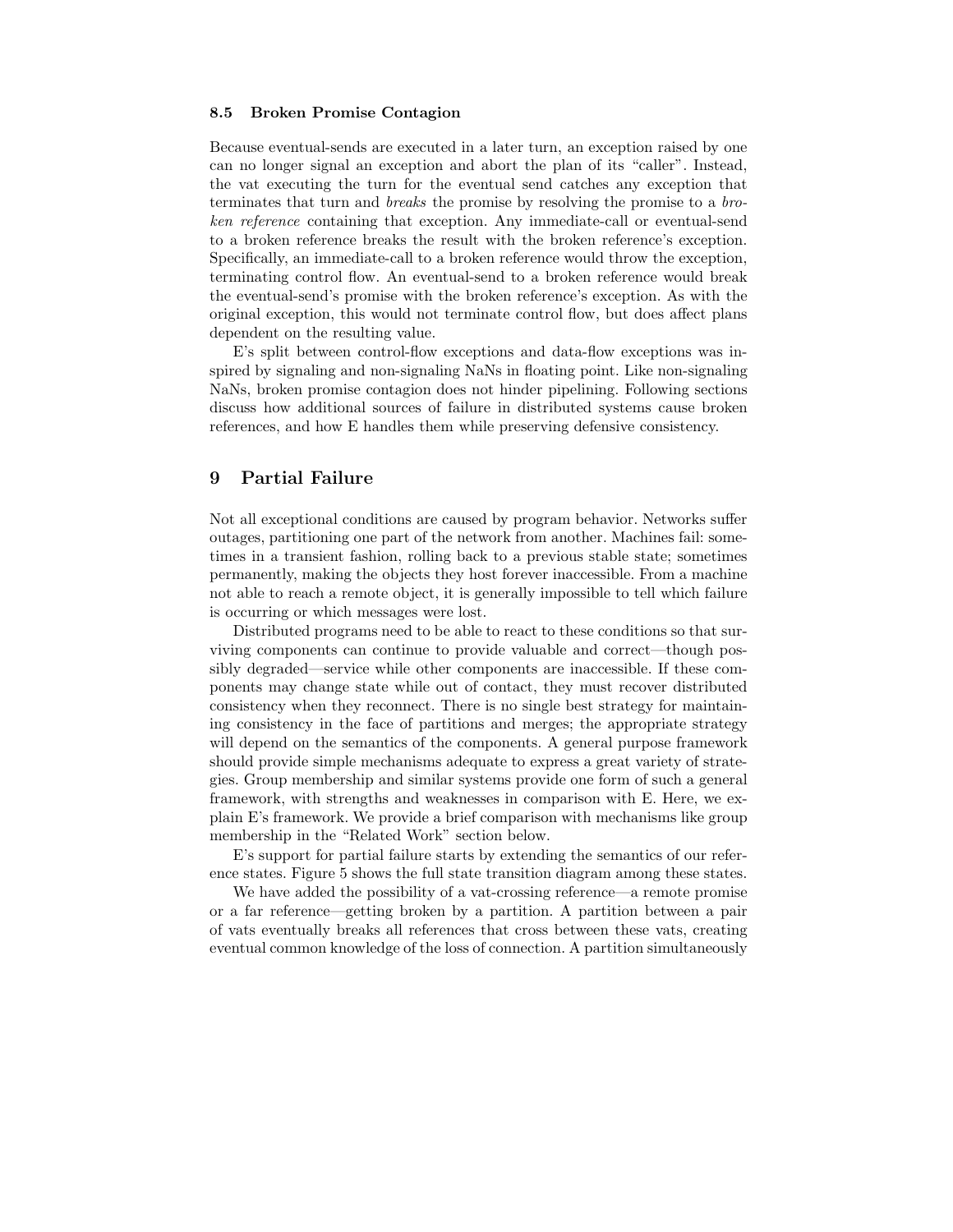

Fig. 5. A resolved reference's target is known. Near references are resolved and local; they carry both immediate-calls and eventual-sends. Promises and vat-crossing references are eventual; they carry only eventual-sends. Broken references carry neither. Promises may resolve to near, far or broken. Partition may break vat-crossing references

breaks all references crossing in a given direction between two vats. The sender of messages that were still in transit cannot know which were actually received and which were lost. Later messages will only be delivered by a reference if all earlier messages sent on that same reference were already delivered. This failstop FIFO delivery order relieves the sender from needing to wait for earlier messages to be acknowledged before sending later dependent messages.<sup>11</sup>

On our state-transition diagram (a Harel statechart), we see that "near" and "broken" are terminal states. Even after a partition heals, all references broken by that partition stay broken.

In our listener example, if a partition separates the account's vat from the spreadsheet's vat, the statusHolder's reference to the spreadsheet's listener will eventually be broken with a partition-exception. Of the statusChanged messages sent by the statusHolder, this reference will deliver them reliably in FIFO order until it fails. Once it fails to deliver a message, it will never deliver any further messages and will eventually become visibly broken.

An essential consequence of these semantics is that defensive consistency is preserved across partition and reconnect. A defensively consistent program that makes no provisions for partition remains defensively consistent. In the earlier statusHolder example, statusChanged notifications sent to broken listener references (e.g., broken because the connection to its subscriber vat was severed) are harmlessly discarded.

 $11$  The message delivery order E enforces is stronger than FIFO and weaker than Causal  $[TMK+87]$ , but FIFO is adequate for all points we make in this paper.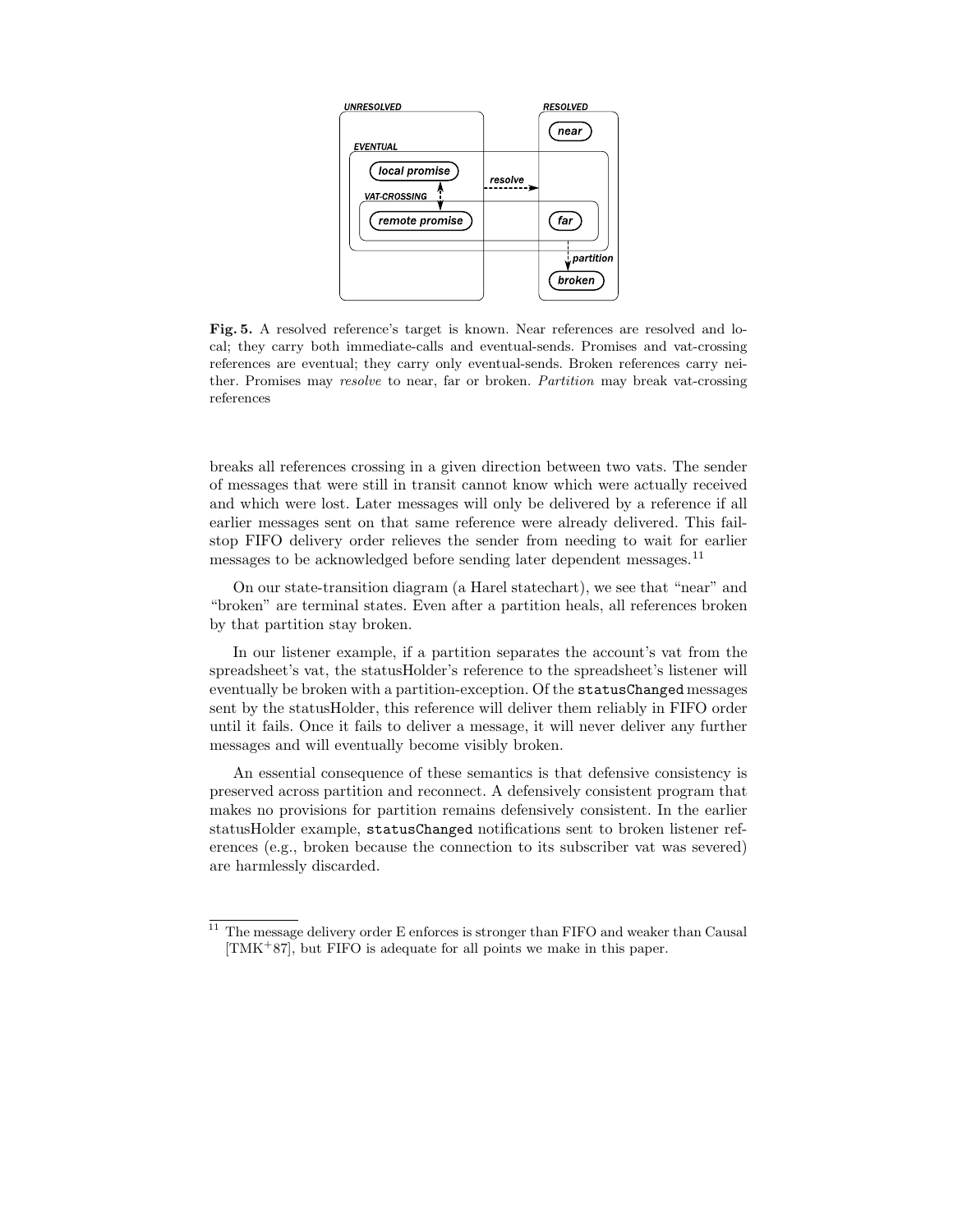#### 9.1 Handling Failure

To explicitly manage failure of a reference, an object registers a handler to be eventually notified when that reference becomes broken. For the statusHolder to clean up broken listener references, it must register a handler on each one.

```
to addListener(newListener) {
   myListeners.push(newListener)
   newListener <- statusChanged(myStatus)
   def handler() { remove(myListeners, newListener) }
   newListener <- whenBroken(handler)
}
```
The \_whenBroken message is one of a handful of universally understood messages that all objects respond to by default.<sup>12</sup> Of these, the following messages are for interacting with a reference itself, as distinct from interacting only with the object designated by a reference.

- whenBroken(handler) When sent on a reference, this message registers its argument, handler, to be notified when this reference breaks.
- whenMoreResolved(handler) When sent on a reference, this message is normally used so that one can react when the reference is first resolved. We explain this in the later "When-Catch" section below.
- reactToLostClient(exception) When a vat-crossing reference breaks, it sends this message to its target object, to notify it that some of its clients may no longer be able to reach it.

Near references and local promises make no special case for these messages they merely deliver them to their targets. Objects by default respond to a whenBroken message by ignoring it, because they are not broken. So, in our single-vat scenario, when all these references are near, the additional code above has no effect. A broken reference, on the other hand, responds by eventualsending a notification to the handler, as if by the following code:

```
to _whenBroken(handler) { handler \leftarrow run() }
```
When a local promise gets broken, all its messages are forwarded to the broken reference; when the \_whenBroken message arrives, the broken reference will notify the handler.

A vat-crossing reference notifies these handlers if it becomes broken, whether by partition or resolution. In order to be able to send these notifications during partition, a vat-crossing reference registers the handler argument of a  $\Box$ whenBroken message at the tail end of the reference, within the sending vat. If the sending vat is told that one of these references has resolved, it re-sends equivalent <u>whenBroken</u> messages to this resolution. If the sending vat decides that a partition has occurred (perhaps because the internal keep-alive timeout

 $12$  In Java, the methods defined in java.lang. Object are similarly universal.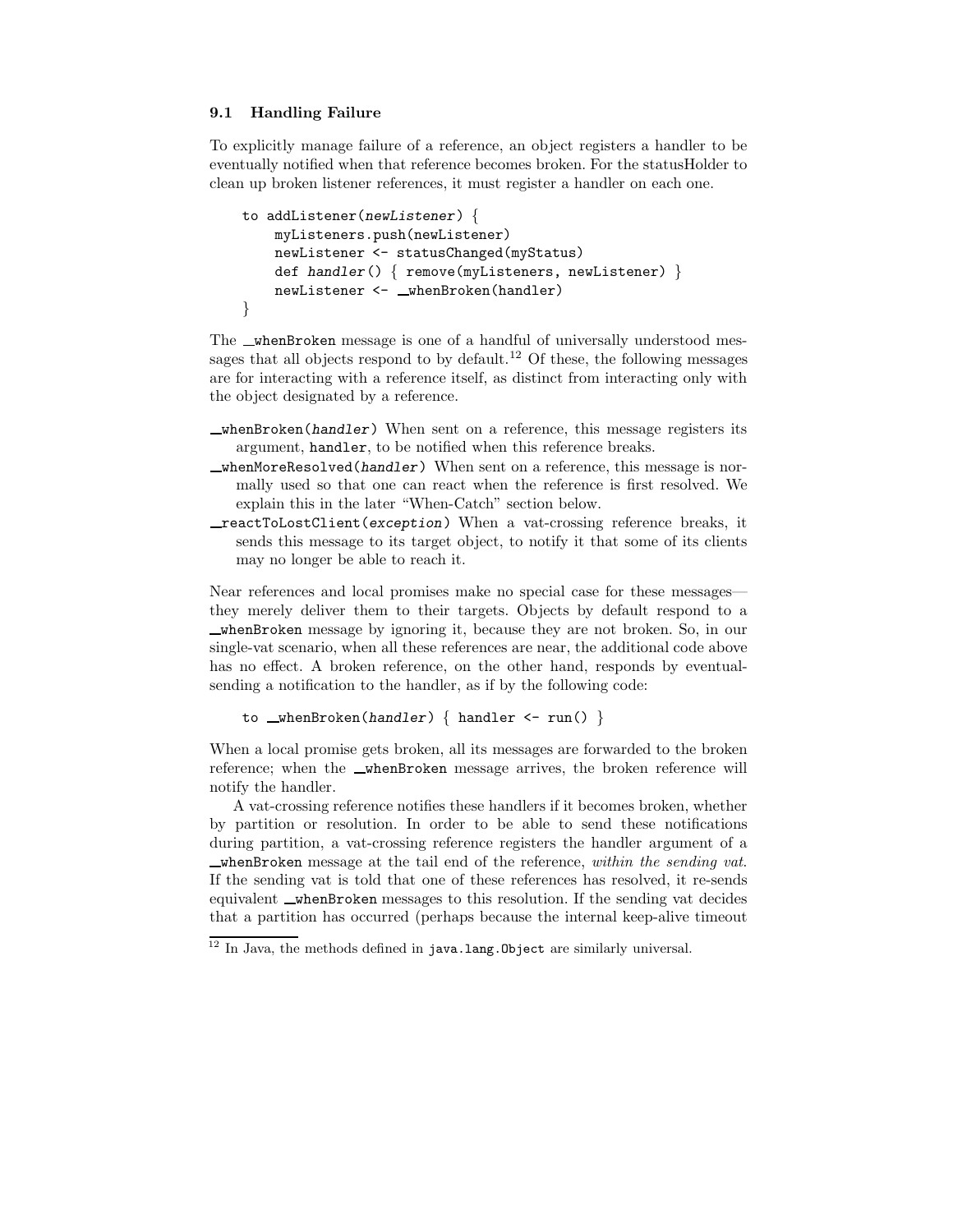has been exceeded), it breaks all outgoing references and notifies all registered handlers.

For all the reasons previously explained, the handler behavior built into E's references only eventual-sends notifications to handlers. Until the above handler reacts, the statusHolder will continue to harmlessly use the broken reference to the spreadsheet's listener. Contingency concerns can thus be handled separately from normal operation.

But what of the spreadsheet? We have ensured that it will receive statusChanged notifications in order, and that it will not miss any in the middle of a sequence. But, during a partition, its display may become arbitrarily stale. Technically, this introduces no new consistency hazards because the data may be stale anyway due to notification latencies. Nonetheless, the spreadsheet may wish to provide a visual indication that the displayed value may now be more stale than usual, since it is now out of contact with the authoritative source. To make this convenient, when a reference is broken by partition, it eventualsends a <u>reactToLostClient</u> message to its target, notifying it that at least one of its clients may no longer be able to send messages to it. By default, objects ignore **\_reactToLostClient** messages. The spreadsheet could override the default behavior:

```
to _reactToLostClient(exception) { ...update display... }
```
Thus, when a vat-crossing reference is severed by partition, notifications are eventually-sent to handlers at both ends of the reference. This explains how connectivity is safely severed by partition and how objects on either side can react if they wish. Objects also need to regain connectivity following a partition. For this purpose, we introduce *offline capabilities*.

#### 9.2 Offline Capabilities

An offline capability in E has two forms: a "captp://..." URI string and an encapsulated SturdyRef object. Both contain the same information: the fingerprint of the public key of the vat hosting its target object, a list of TCP/IP location hints to seed the search for a vat that can authenticate against this fingerprint, and a so-called swiss-number, a large unguessable random number which the hosting vat associates with the target [Clo04a]. Like the popular myth of how Swiss bank account numbers work, one demonstrates knowledge of this secret to gain access to the object it designates. Like an object reference, if you do not know an unguessable secret, you can only come to know it if someone who knows it and can talk to you chooses to tell it to you. An offline capability is a form of "password capability"—it contains the cryptographic information needed both to authenticate the target and to authorize access to the target [Don76].

Both forms of offline capability are pass-by-copy and can be passed between vats even when the vat of the target object is inaccessible. Offline capabilities do not directly convey messages to their target. To establish or reestablish access to the target, one makes a new reference from an offline capability. Doing so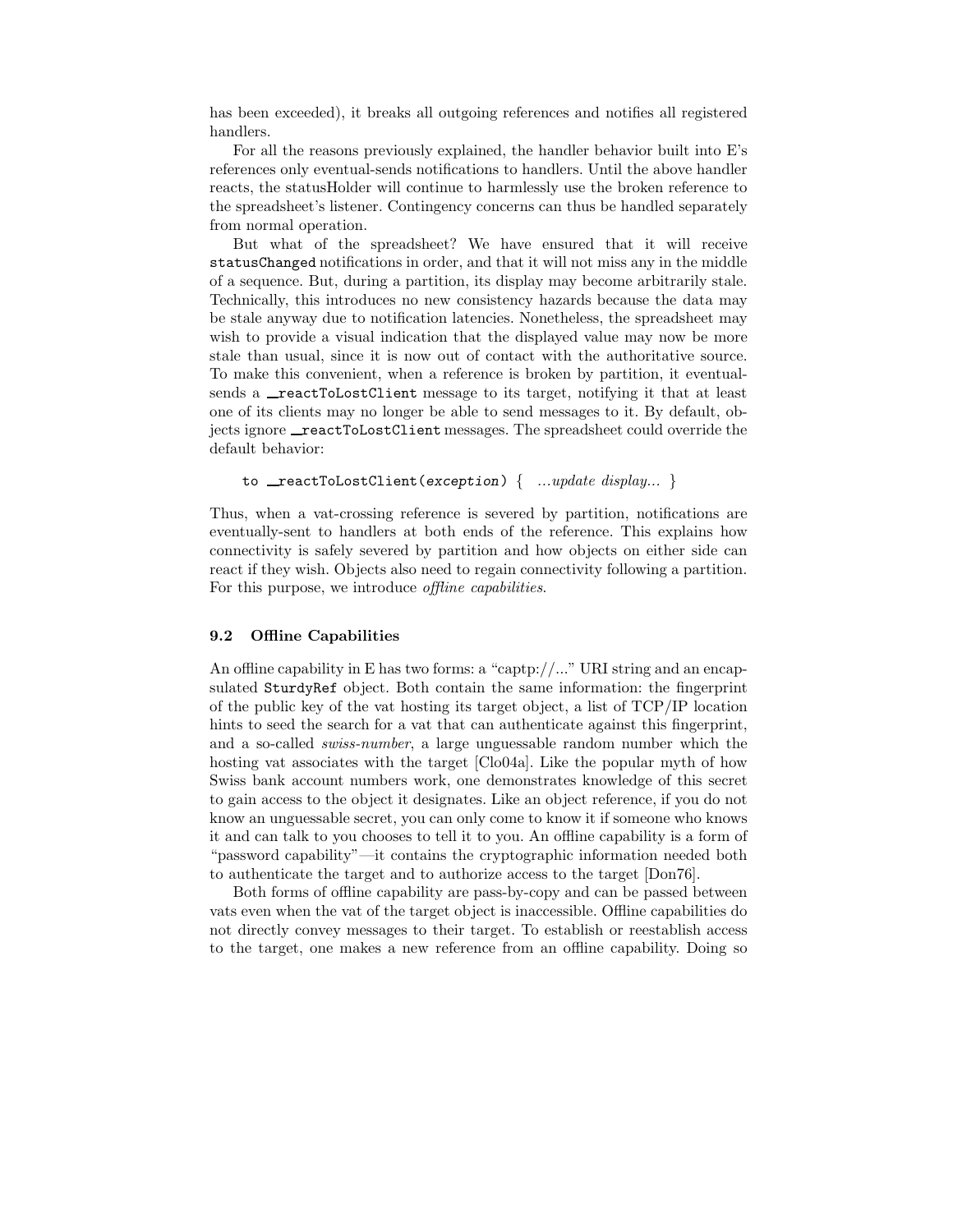initiates a new attempt to connect to the target vat and immediately returns a promise for the resulting inter-vat reference. If the connection attempt fails, this promise is eventually broken.

Typically, most inter-vat connectivity is only by references. When these break, applications on either end should not try to recover the detailed state of all the plans in progress between these vats. Instead, they should typically spawn a new fresh structure from the small number of offline capabilities from which this complex structure was originally spawned. As part of this respawning process, the two sides may need to explicitly reconcile in order to reestablish distributed consistency.

In our listener example, the statusHolder should not hold offline capabilities to listeners and should not try to reconnect to them. This would put the burden on the wrong party. A better design would have a listener hold an offline capability to the statusHolder. The listener's **\_reactToLostClient** method would be enhanced to attempt to reconnect to the statusHolder and to resubscribe the listener on the promise for the reconnected statusHolder.

But perhaps the spreadsheet application originally encountered this status-Holder by navigating from an earlier object representing a collection of accounts, creating and subscribing a spreadsheet cell for each. While the vats were out of contact, not only may this statusHolder have changed, the collection may have changed so that this statusHolder is no longer relevant. In this case, a better design would be for the spreadsheet to maintain an offline capability only to the collection as a whole. When reconciling, it should navigate afresh, in order to find the statusHolders to which it should now subscribe.

The separation of references from offline capabilities encourages programming patterns that separate reconciliation concerns from normal operations.

#### 9.3 Persistence

For an object that is designated only by references, the hosting vat can tell when it is no longer reachable and can garbage-collect it.<sup>13</sup> Once one makes an offline capability to a given object, its hosting vat can no longer determine when it is unreachable. Instead, this vat must retain the association between this object and its swiss-number until its obligation to honor this offline capability expires.

The operations for making an offline capability provide three options for ending this obligation: It can expire at a chosen future date, giving the association a time-to-live. It can expire when explicitly cancelled, making the association revocable. And it can expire when the hosting vat crashes, making the association transient. Here, we examine only this last option. An association which is not transient is durable.

A vat can be either ephemeral or persistent. An ephemeral vat exists only until it terminates or crashes; so for these, the last option above is irrelevant. A

<sup>&</sup>lt;sup>13</sup> E's distributed garbage collection protocol does not currently collect unreachable inter-vat references cycles. See [Bej96] for a GC algorithm able to collect such cycles among mutually suspicious machines.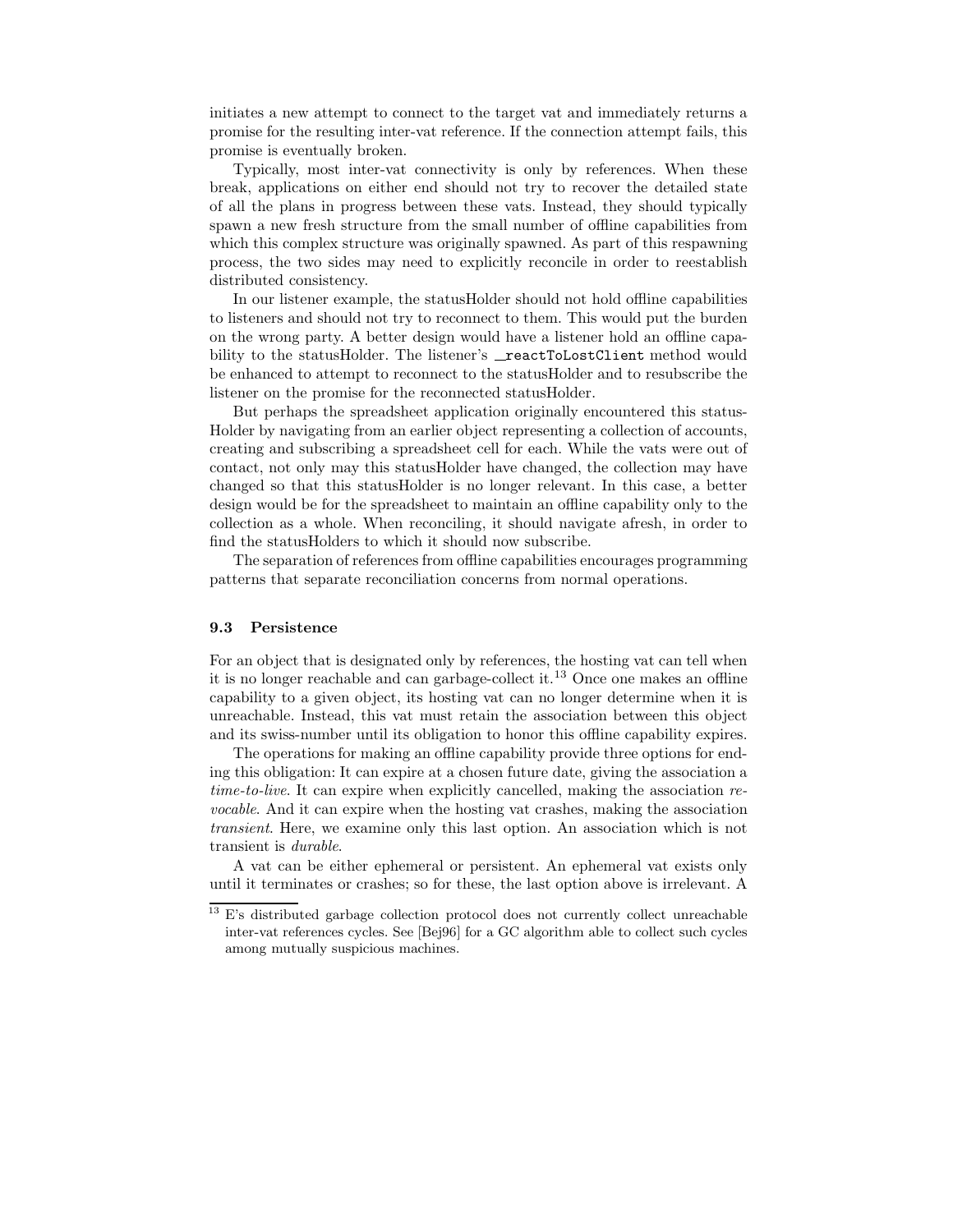persistent vat periodically checkpoints, saving its persistent state to non-volatile storage. A vat checkpoints only between turns when its stack is empty. A crash terminates a vat-incarnation, rolling it back to its last checkpoint. Reviving the vat from checkpoint creates a new incarnation of the same vat. A persistent vat lives through a sequence of incarnations. With the possibility of crash admitted into E's computational model, we can allow programs to cause crashes, so they can preemptively terminate a vat or abort an incarnation.

The persistent state of a vat is determined by traversal from persistent roots. This state includes the vat's public/private key pair, so later incarnations can authenticate. It also includes all unexpired durable swiss-number associations and state reached by traversal from there. As this traversal proceeds, when it reaches an offline capability, the offline capability itself is saved but is not traversed to its target. When the traversal reaches a vat-crossing reference, a broken reference is saved instead and the reference is again not traversed. Should this vat be revived from this checkpoint, old vat-crossing references will be revived as broken references. A crash partitions a vat from all others. Following a revival, only offline capabilities in either direction enable it to become reconnected.

# 10 The When-Catch Expression

The <u>whenMoreResolved</u> message can be used to be register for notification when a reference resolves. Typically this message is used indrectly through the "when-catch" syntax. A when-catch expression takes a promise, a "when" block to execute if the promise resolves to a value, and a "catch" block to execute if the promise is broken. This is illustrated by the following example.

```
def asyncAnd(answers) {
    var countDown := answers.size()
    if (countDown == 0) { return true }
    def [result, resolver] := Ref.promise()
    for answer in answers {
        when (answer) \rightarrow {
            if (answer) {
                 countDown -= 1
                 if (countDown == 0) {
                     resolver.resolve(true)
                 }
            } else {
                resolver.resolve(false)
             }
        } catch exception {
            resolver.smash(exception)
        }
    }
    return result
}
```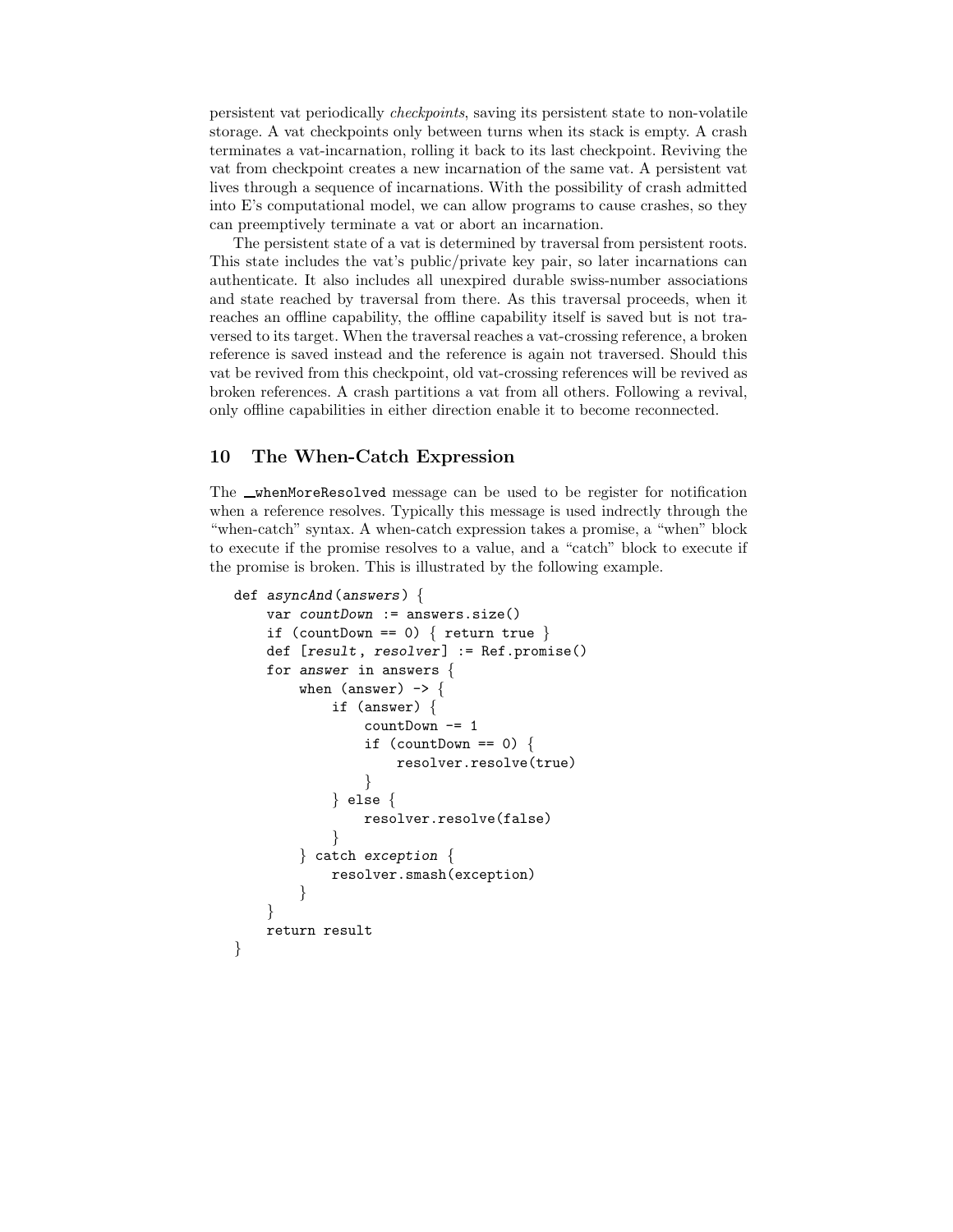The asyncAnd takes a list of promises for booleans. It immediately returns a reference representing the conjunction, which must eventually be true if all elements of the list become true, or false or broken if any of them become false or broken. Using when-catch, asyncAnd can test these as they become available, so it can report a result as soon as it has enough information.

If the list is empty, the conjunction is true right away. Otherwise, countDown remembers how many true answers are needed before asyncAnd can conclude that the conjunction is true. The "when-catch" expression is used to register a handler on each reference in the list. The behavior of the handler is expressed in two parts: the block after the "->" handles the normal case, and the catchclause handles the exceptional case. Once answer resolves, if it is near or far, the normal-case code is run. If it is broken, the catch-clause is run. Here, if the normal case runs, **answer** is expected to be a boolean. By using a "when-catch", the if is postponed until asyncAnd has gathered enough information to know which way it should branch.

Once asyncAnd registers all these handlers, it immediately returns result, a promise for the conjunction of these answers. If they all resolve to true, asyncAnd reveals that the result is true, i.e., it eventually resolves the already-returned promise to true. If it is notified that any resolve to false, asyncAnd reveals false immediately. If any resolve to broken, asyncAnd reveals a reference broken by the same exception. Asking a resolver to resolve an already-resolved promise has no effect, so if one of the answers is false and another is broken, the above asyncAnd code may reveal either false or broken, depending on which handler happens to be notified first.

The following snippet illustrates using asyncAnd and when-catch to combine independent validity checks in a toy application to resells goods from a supplier.

```
def allOk := asyncAnd([inventory <- isAvailable(partNo),
                        creditBureau <- verifyCredit(buyerData),
                        shipper <- canDeliver(...)])
when (al10k) -> {
    if (allOk) {
        def receipt := supplier <- buy(partNo, payment)
        when (receipt) \rightarrow {
```
Promise-chaining postpones plans efficiently by data-flow; the "when-catch" postpones plans until the data needed for control-flow is available.

# 11 From Objects to Actors and Back Again

Here we present a brief history of E's concurrency-control architecture. In this section, the term "we" indicates that one or both of this paper's first two authors participated in a project involving other people. All implied credit should be understood as shared with these others.

Objects. The nature of computation provided within a single von Neumann machine is quite different than the nature of computation provided by networks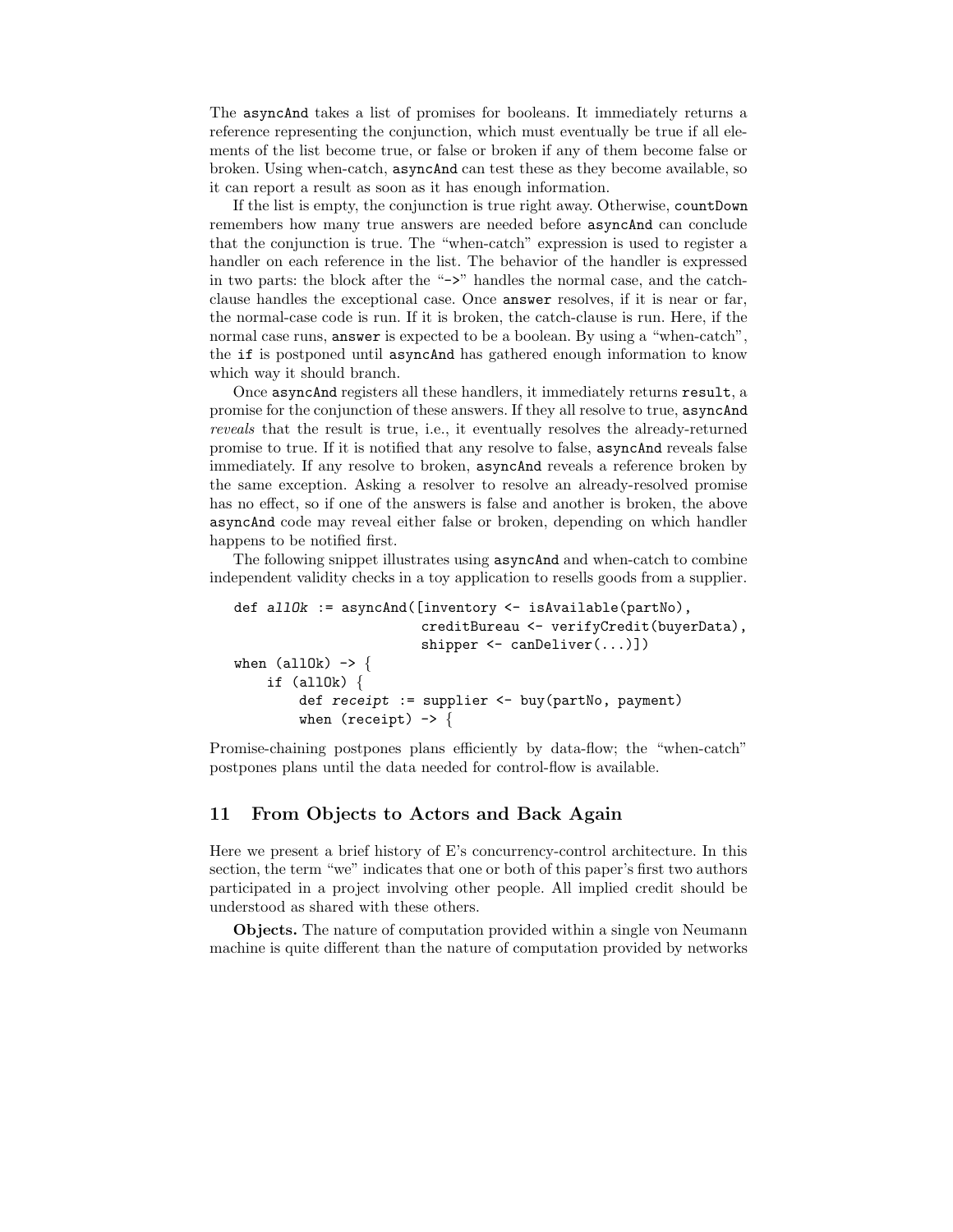of such machines. Distributed programs must deal with both. To reduce cases, it would seem attractive to create an abstraction layer that can make these seem more similar. Distributed Shared Memory systems try to make the network seem more like a von Neumann machine. Object-oriented programming started by trying to make a single computer seem more like a network.

. . . Smalltalk is a recursion on the notion of computer itself. Instead of dividing "computer stuff" into things each less strong than the whole like data structures, procedures, and functions which are the usual paraphernalia of programming languages—each Smalltalk object is a recursion on the entire possibilities of the computer. Thus its semantics are a bit like having thousands and thousands of computers all hooked together by a very fast network.

—Alan Kay [Kay93]

Smalltalk imported only the aspects of networks that made it easier to program a single machine—its purpose was not to achieve network transparency. Problems that could be avoided within a single machine—like inherent asynchrony, large latencies, and partial failures—were avoided. The sequential subset of E has much in common with the early Smalltalk: Smalltalk's object references are like E's near references and Smalltalk's message passing is like E's immediate-call operator.

Actors. Inspired by the early Smalltalk, Hewitt created the Actors paradigm [HBS73], whose goals include full network transparency within all the constraints imposed by decentralization and mutual suspicion [Hew85]. Although the stated goals require the handling of partial failure, the actual Actors model assumes this issue away and instead guarantees that all sent messages are eventually delivered. The asynchronous-only subset of E is an Actors language: Actors' references are like E's eventual references, and Actors' message passing is much like E's eventual-send operator. Actors provide both data-flow postponement of plans by futures (like E's promises without pipelining or contagion) and controlflow postponement by continuations (similar in effect to E's when-catch).

The price of this uniformity is that all programs had to work in the face of network problems. There was only one case to solve, but it was the hard case.

Vulcan. Inspired by Shapiro and Takeuchi [ST83], the Vulcan project [KTMB87] merged aspects of Actors and concurrent logic/constraint programming [Sha83,Sar93]. The pleasant properties of concurrent logic variables (much like futures or promises) taught us to emphasize data-flow postponement and de-emphasize control-flow postponement.

Vulcan was built on a concurrent logic base, and inherited from it the socalled "merge problem" [SM87] absent from pure Actors languages: Clients can only share access to a stateful object by explicit pre-arrangement, so the equivalent of object references were not usefully first-class. To address this problem, we created the "Channels" abstraction, which also provides useful ordering properties  $[TMK+87]$ .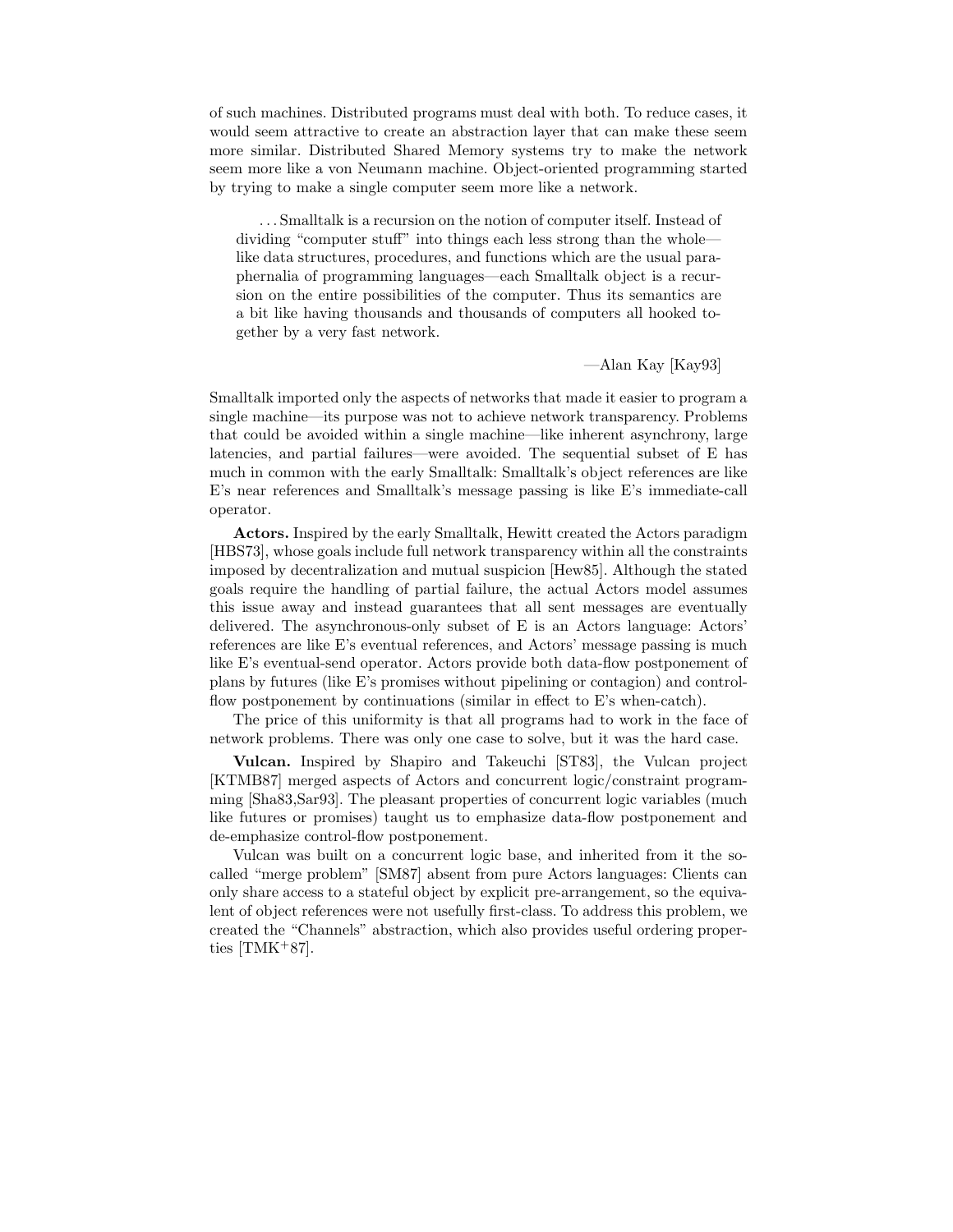Joule. The Joule language [TMHK95] is a capability-secure, massivelyconcurrent, distributed language that is one of the primary precursors to E. Joule merges insights from the Vulcan project with the remaining virtues of Actors. Joule channels are similar to E's promises generalized to provide multicasting. Joule tanks are the unit of separate failure, persistence, migration, and resource management, and inspired E vats. E vats further define the unit of sequentiality; E's event-loop approach achieves much of Joule's power with a more familiar and easy to use computational model. Joule's resource management is based on abstractions from KeyKOS [Har85]. E vats do not yet address this issue.

Promise pipelining in Udanax Gold. This was a pre-web hypertext system with a rich interaction protocol between clients and servers. To deal with network latencies, in the 1989 timeframe, we independently reinvented an asymmetric form of promise pipelining as part of our protocol design [Mil92]. This was the first attempt to adapt Joule channels to an object-based client-server environment (it did not support peer-to-peer).

Original-E. The language now known as Original-E was the result of adding the concepts from Joule to the sequential, capability-secure subset of Java. Original-E was the first to successfully mix sequential immediate-call programming with asynchronous eventual-send programming. Original-E cryptographically secured the Joule-like network extension—something that had been planned for but not actually realized in prior systems. Electric Communities created Original-E, and used it to build Habitats—a graphical, decentralized, secure, social virtual reality system.

From Original-E to E. In Original-E, the co-existence of sequential and asynchronous programming was still rough. E brought the invention of the distinct reference states and the transitions among them explained in this paper. With these rules, E bridges the gap between the network-as-metaphor view of the early Smalltalk and the network-transparency ambitions of Actors. In E, the local case is strictly easier than the network case, so the guarantees provided by near references are a strict superset of the guarantees provided by other reference states. When programming for known-local objects, a programmer can do it the easy way. Otherwise, the programmer must address the inherent problems of networks. Once the programmer has done so, the same code will painlessly also handle the local case without requiring any further case analysis.

## 12 Related Work

Promises and Batched Futures at MIT. The promise pipelining technique was first invented by Liskov and Shrira [LS88]. These ideas were then significantly improved by Bogle [BL94]. Like the Udanax Gold system mentioned above, these are asymmetric client-server systems. In other ways, the techniques used in Bogle's protocol resembles quite closely some of the techniques used in E's protocol.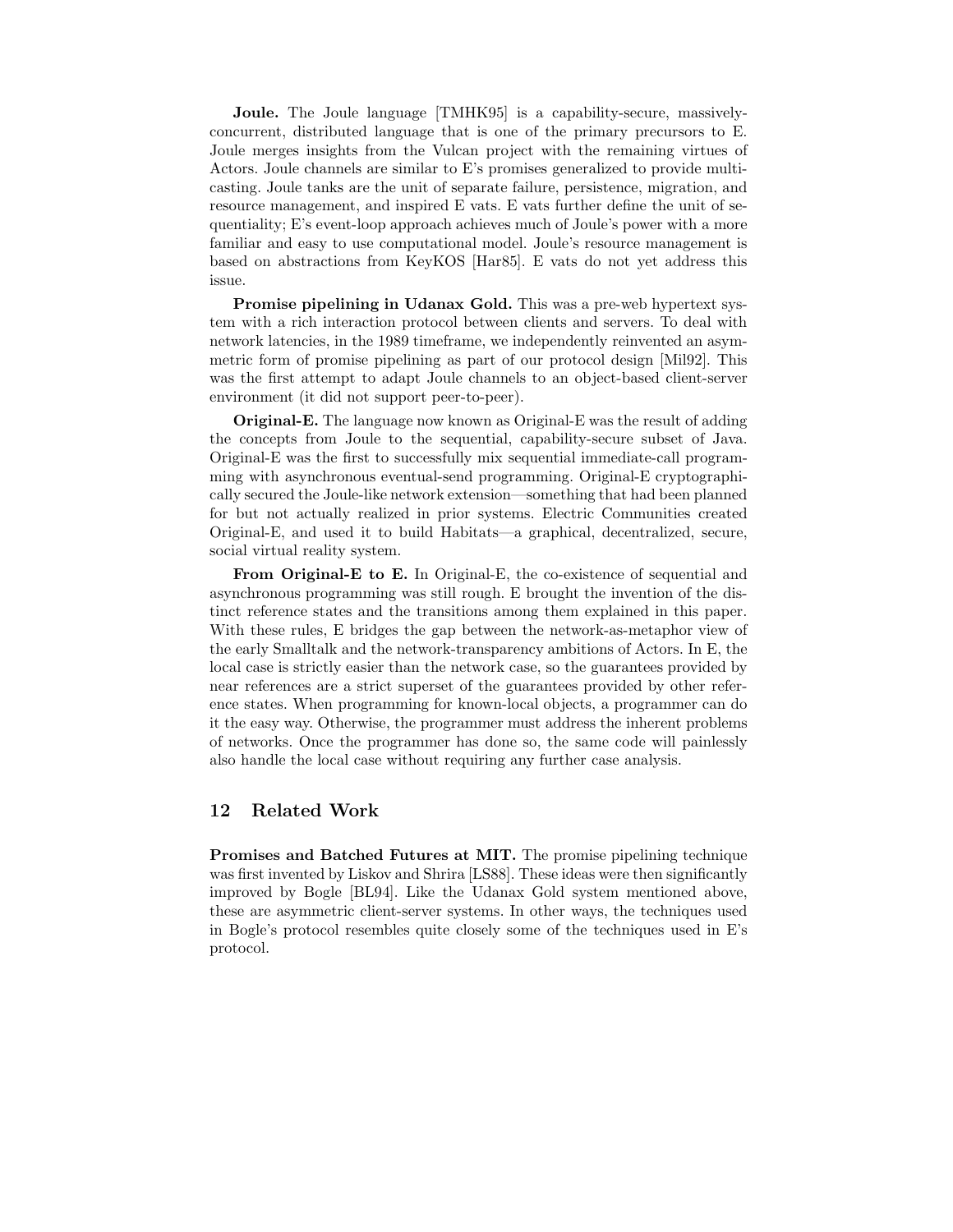Group Membership. There is an extensive body of work on group membership systems [BJ87,Ami95] and (broadly speaking) similar systems such as Paxos [Lam98]. These systems provide a different form of general-purpose framework for dealing with partial failure: they support closer approximations of common knowledge than does E, but at the price of weaker support for defensive consistency and scalability. These frameworks better support the tightly-coupled composition of separate plan-strands into a virtual single overall plan. E's mechanisms better support the loosely-coupled composition of networks of independent but cooperative plans.

For example, when a set of distributed components form an application that provides a single logical service to all their collective clients, and when multiple separated components may each change state while out of contact with the others, we have a partition-aware application [OBDMS98,SM03], providing a form of fault-tolerant replication. The clients of such an application see a close approximation of a single stateful object that is highly available under partition. Some mechanisms like group membership shine at supporting this model under mutually reliant and even Byzantine conditions [CL02].

E itself provides nothing comparable. The patterns of fault-tolerant replication we have built to date are all forms of primary-copy replication, with a single stationary authoritative host. E supports these patterns quite well, and they compose well with simple E objects that are unaware they are interacting with a replica. An area of future research is to see how well partition-aware applications can be programmed in E and how well they can compose with others.

Croquet and TeaTime. The Croquet project has many of the same goals as the Habitats project referred to above: to create a graphical, decentralized, secure, user-extensible, social virtual reality system spread across mutually suspicious machines. Regarding E, the salient differences are that Croquet is built on Smalltalk extended onto the network by TeaTime, which is based on Namos [Ree78] and Paxos [Lam98], in order to replicate state among multiple authoritative hosts. Unlike Habitats, Croquet is user-extensible, but is not yet secure. It will be interesting to see how they alter Paxos to work between mutually suspicious machines.

#### 12.1 Work influenced by E's concurrency control

The Web-Calculus The Web-Calculus [Clo04b] brings to web URLs the following simultaneous properties:

- The cryptographic capability properties of E's offline capabilities—both authenticating the target and authorizing access to it.
- Promise pipelining of eventually-POSTed requests with results.
- The properties recommended by the REST model of web programming [Fie00]. REST attributes the success of the web largely to certain loosecoupling properties of "http://..." URLs, which are well beyond the scope of this paper. See [Fie00,Clo04b] for more.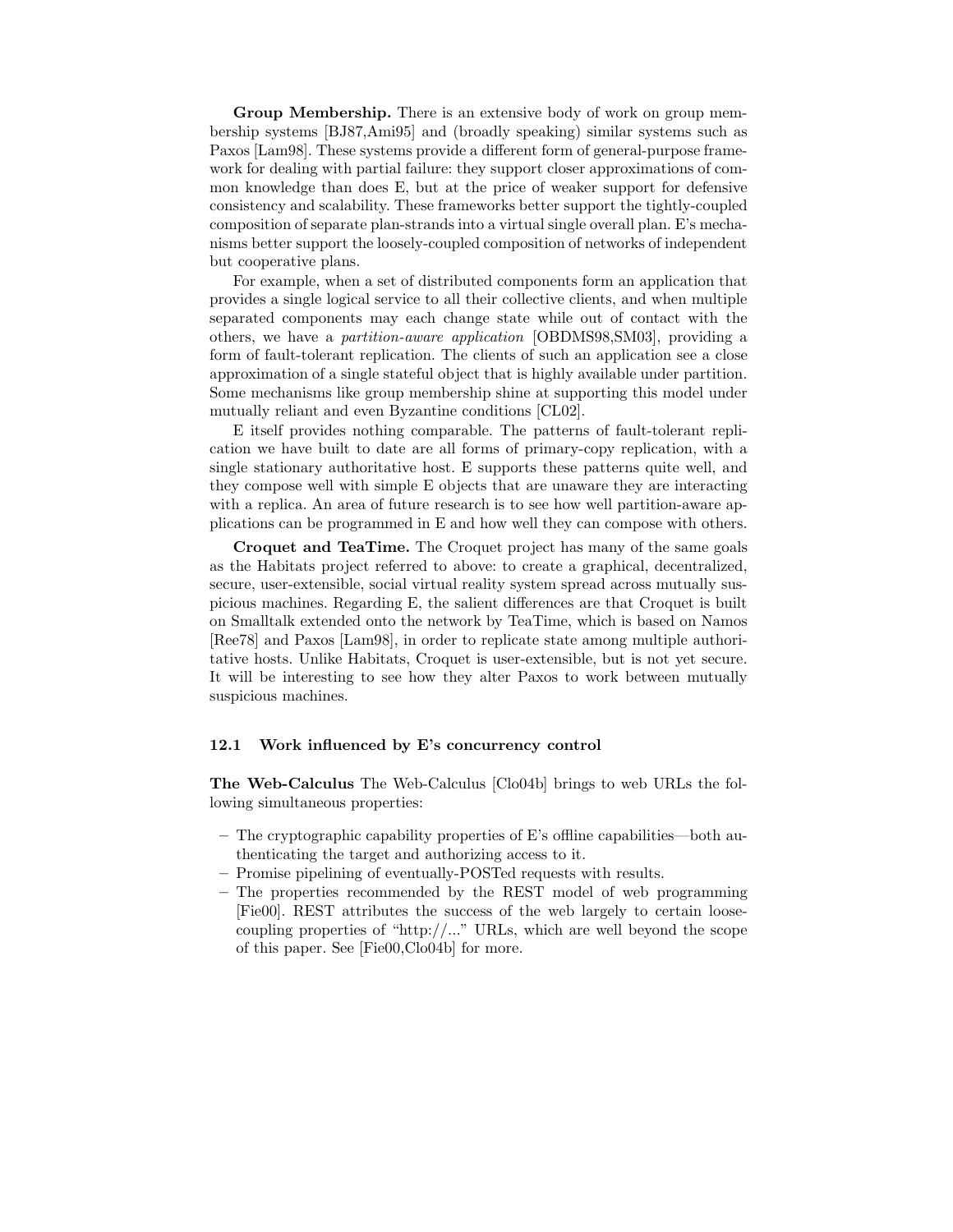As a language-neutral protocol compatible and composable with existing web standards, the Web-Calculus is well-positioned to achieve widespread adoption. We expect to build a bridge between E's references and Web-Calculus URLs.

Oz-E. Like Vulcan, the Oz language [VH04] descends from both Actors and concurrent logic/constraint programming. Unlike these parents, Oz supports shared-state concurrency, though Oz programming practice discourages its use. Oz-E [SV05a] is a capability-based successor to Oz designed to support both local and distributed defensive consistency. For the reasons explained in the "Defensive Correctness" section above, Oz-E suppresses Oz's shared-state concurrency.

Twisted Python. This is a library and a set of conventions for distributed programming in Python, based on E's model of communicating event-loops, promise pipelining, and cryptographic capability security [Lef].

# 13 Discussion and Conclusions

Electric Communities open-sourced E in 1998. Since then, a lively open source community has continued development of E at http://www.erights.org/. Seven companies and two universities have used E—to teach secure and distributed programming, to rapidly prototype distributed architectures, and to build several distributed systems.

Despite these successful trials, we do not yet consider E ready for production use—the current E implementation is a slow interpreter written in Java. Two compiler-based implementations are in progress: Kevin Reid is building an E on Common Lisp [Rei05], and Dean Tribble is building an E on Squeak (an opensource Smalltalk). Several of E's libraries, currently implemented in Java, are being rewritten in E to help port E onto other language platforms. Separately, Fred Spiessens continues to make progress on formalizing the reasoning about authority on which E's security is based [SV05b].

Throughout, our engineering premise is that lambda abstraction and object programming, by their impressive plan coordination successes in the small, have the seeds for coordinating plans in the large. As Alan Kay has urged [Kay98], our emphasis is less on the objects and more on the interstitial fabric which connects them: the dynamic reference graph carrying the messages by which their plans interact.

Encapsulation separates objects so their plans can avoid disrupting each other's assumptions. Objects compose plans by message passing while respecting each other's separation. However, when client objects request service from provider objects, their continued proper functioning is often vulnerable to their provider's misbehavior. When providers are also vulnerable to their clients, corruption is potentially contagious over the reachable graph in both directions, severely limiting the scale of systems we can compose.

Reduced vulnerability helps contain corruption. In this paper, we draw attention to a specific composable standard of robustness: when a provider is defensively consistent, none of its clients can corrupt it or cause it to give incorrect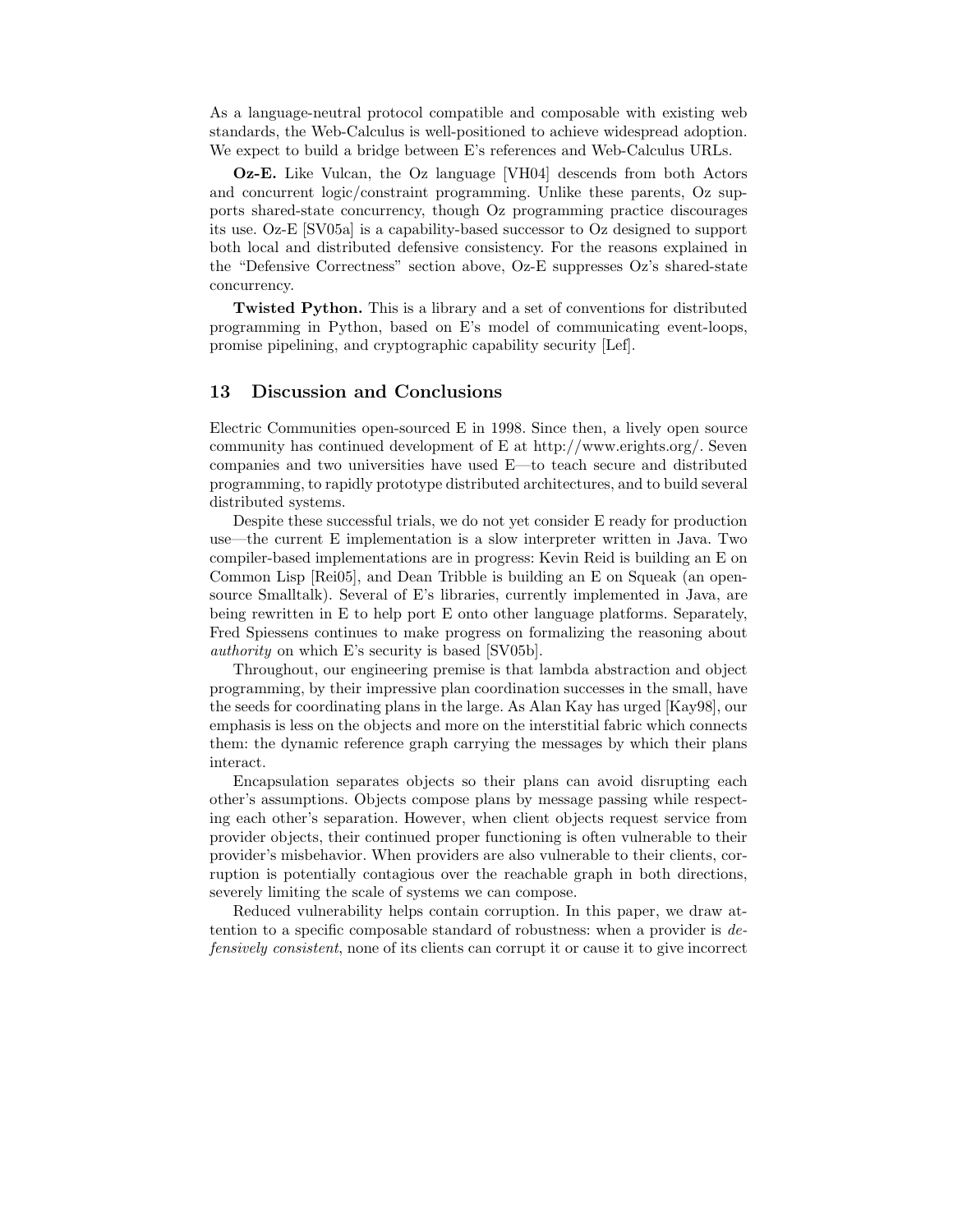service to any of its well-behaved clients, thus protecting its clients from each other. When a system is composed of defensively consistent abstractions, to a good approximation, corruption is contagious only upstream. (Further vulnerability reduction beyond this standard is, of course, valuable and often needed.)

Under shared-state concurrency—conventional multi-threading—we have shown by example that defensive consistency is unreasonably difficult. We have explained how an alternate concurrency-control discipline, communicating eventloops, supports creating defensively consistent objects in the face of concurrency and distribution. Our enhanced reference graph consists of references in different states, where their message delivery abilities depends on their state. Only eventual references convey messages between event-loops, and deliver messages only in separately scheduled turns, providing temporal separation of plans. Promises pipeline messages towards their likely destinations, compensating for latency. Broken references safely abstract partition, and offline capabilities abstract the ability to reconnect.

We have used small examples in this paper to illustrate principles with which several projects have built large robust distributed systems.

# 14 Acknowledgements

For various helpful suggestions, we thank Darius Bacon, Dan Bornstein, John Corbett, Bill Frantz, Ian Grigg, Jim Hopwood, Piotr Kaminski, Alan Karp, Matej Kosik, Jon Leonard, Kevin Reid, Michael Sperber, Fred Spiessens, Terry Stanley, Marc Stiegler, Bill Tulloh, Bryce "Zooko" Wilcox-O'Hearn, Steve Witham, and the e-lang and cap-talk communities. We thank Terry Stanley for suggesting the listener pattern and purchase-order examples.

We are especially grateful to Ka-Ping Yee and David Hopwood for a wide variety of assistance. They reviewed numerous drafts, contributed extensive and deep technical feedback, clarifying rephrasings, crisp illustrations, and moral support.

#### References

[Ami95] Yair Amir. Replication Using Group Communication Over a Partitioned Network. PhD thesis, 1995. [Bej96] Arturo Bejar. The Electric Communities distributed garbage collector, 1996. http://www.crockford.com/ec/dgc.html. [BH93] Per Brinch Hansen. Monitors and concurrent Pascal: a personal history. In HOPL-II: The second ACM SIGPLAN conference on History of programming languages, pages 1–35, New York, NY, USA, 1993. ACM Press. [BJ87] Ken Birman and T. Joseph. Exploiting virtual synchrony in distributed systems. In SOSP '87: Proceedings of the eleventh ACM Symposium on Operating systems principles, pages 123–138, New York, NY, USA, 1987. ACM Press.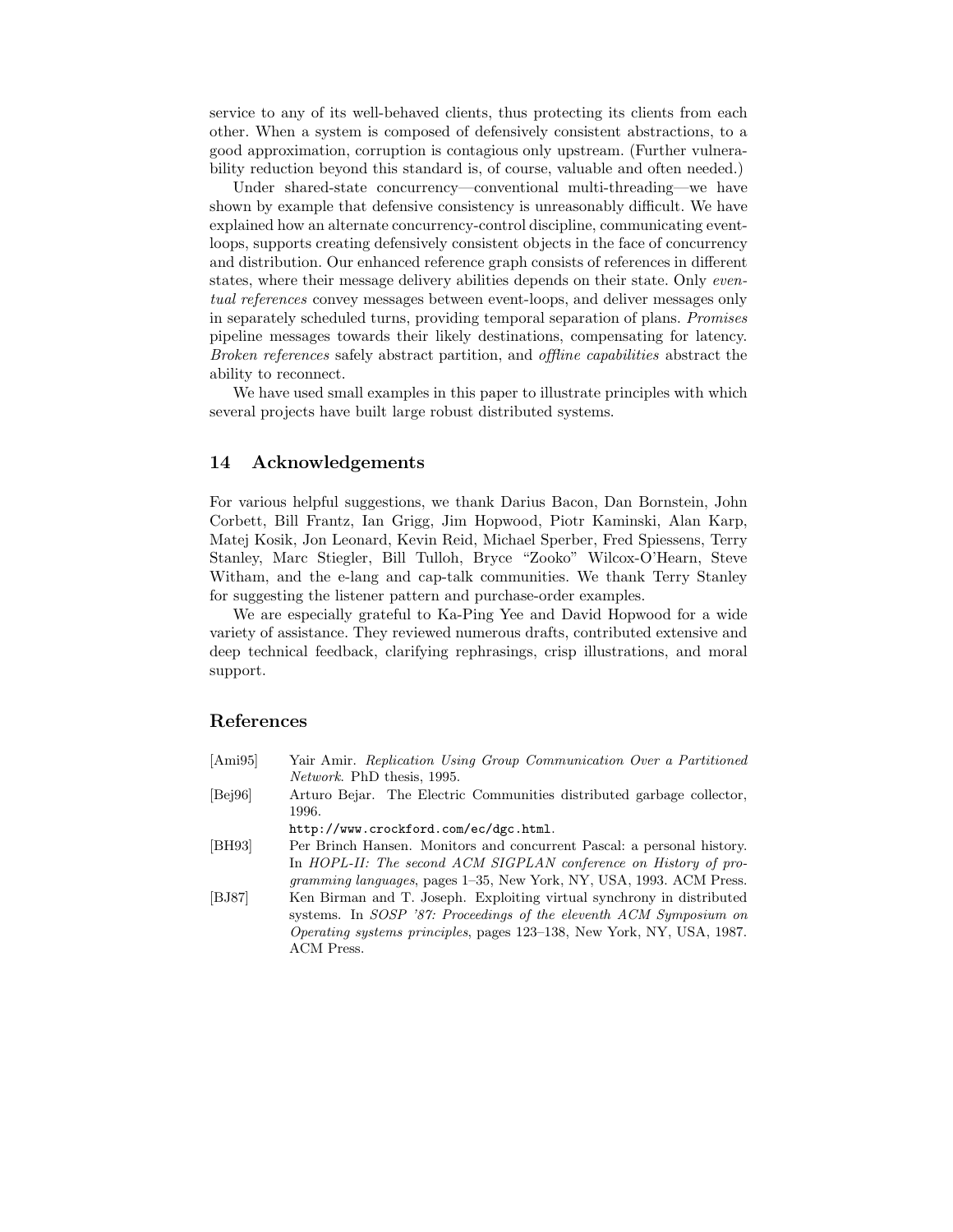- [BL94] Phillip Bogle and Barbara Liskov. Reducing cross domain call overhead using batched futures. In *OOPSLA* '94: Proceedings of the ninth annual conference on Object-oriented programming systems, language, and applications, pages 341–354, New York, NY, USA, 1994. ACM Press.
- [Boe05] Hans-J. Boehm. Threads cannot be implemented as a library. SIGPLAN Not., 40(6):261–268, 2005.
- [CL85] K. Mani Chandy and Leslie Lamport. Distributed snapshots: determining global states of distributed systems. ACM Trans. Comput. Syst., 3(1):63– 75, 1985.
- [CL02] Miguel Castro and Barbara Liskov. Practical byzantine fault tolerance and proactive recovery. ACM Trans. Comput. Syst., 20(4):398–461, 2002. [Clo04a] Tyler Close. Waterken YURL, 2004.
- www.waterken.com/dev/YURL/httpsy/.
- [Clo04b] Tyler Close. web-calculus, 2004.
- www.waterken.com/dev/Web/.
- [DH65] J. B. Dennis and E. C. Van Horn. Programming semantics for multiprogrammed computations. Technical Report MIT/LCS/TR-23, M.I.T. Laboratory for Computer Science, 1965.
- [Don76] Jed Donnelley. A Distributed Capability Computing System, 1976.
- [Eng97] Robert Englander. Developing Java Beans. O'Reilly & Associates, Inc., 981 Chestnut Street, Newton, MA 02164, USA, 1997.
- [Fie00] Roy Thomas Fielding. Architectural styles and the design of network-based software architectures. PhD thesis, 2000. Chair-Richard N. Taylor.
- [GHJV94] Erich Gamma, Richard Helm, Ralph Johnon, and John Vlissides. Design Patterns, elements of reusable object-oriented software. Addison Wesley, 1994.
- [GK76] Adele Goldberg and Alan C. Kay. Smalltalk-72 instruction manual. March 1976. Xerox Palo Alto Research Center.
- [GR83] Adele Goldberg and David Robson. Smalltalk-80: The Language and Its Implementation. Addison-Wesley, Reading, MA, 1983.
- [Har85] Norman Hardy. KeyKOS architecture. SIGOPS Oper. Syst. Rev., 19(4):8– 25, 1985.
- [HBS73] Carl Hewitt, Peter Bishop, and Richard Steiger. A universal modular ACTOR formalism for artificial intelligence. In Nils J. Nilsson, editor, Proceedings of the 3rd International Joint Conference on Artificial Intelligence, pages 235–245, Standford, CA, August 1973. William Kaufmann.
- [Hew85] Carl Hewitt. The challenge of open systems: current logic programming methods may be insufficient for developing the intelligent systems of the future. BYTE, 10(4):223–242, 1985.
- [Hoa65] C.A.R Hoare. Record handling, in Algol Bulletin 21.3.6, 1965.
- [Hoa74] C. A. R. Hoare. Monitors: an operating system structuring concept. Commun. ACM, 17(10):549–557, 1974.
- [Hoa78] C. A. R. Hoare. Communicating sequential processes. Commun. ACM, 21(8):666–677, 1978.
- [IBM68] IBM Corporation. IBM System/360 Principles of Operation. IBM Corporation, San Jose, CA, USA, eighth edition, 1968.
- [Kay93] Alan C. Kay. The early history of Smalltalk. SIGPLAN not., 28(3):69–95, 1993.
- [Kay98] Alan Kay. prototypes vs classes, 1998. lists.squeakfoundation.org/pipermail/ squeak-dev/1998-October/017019.html.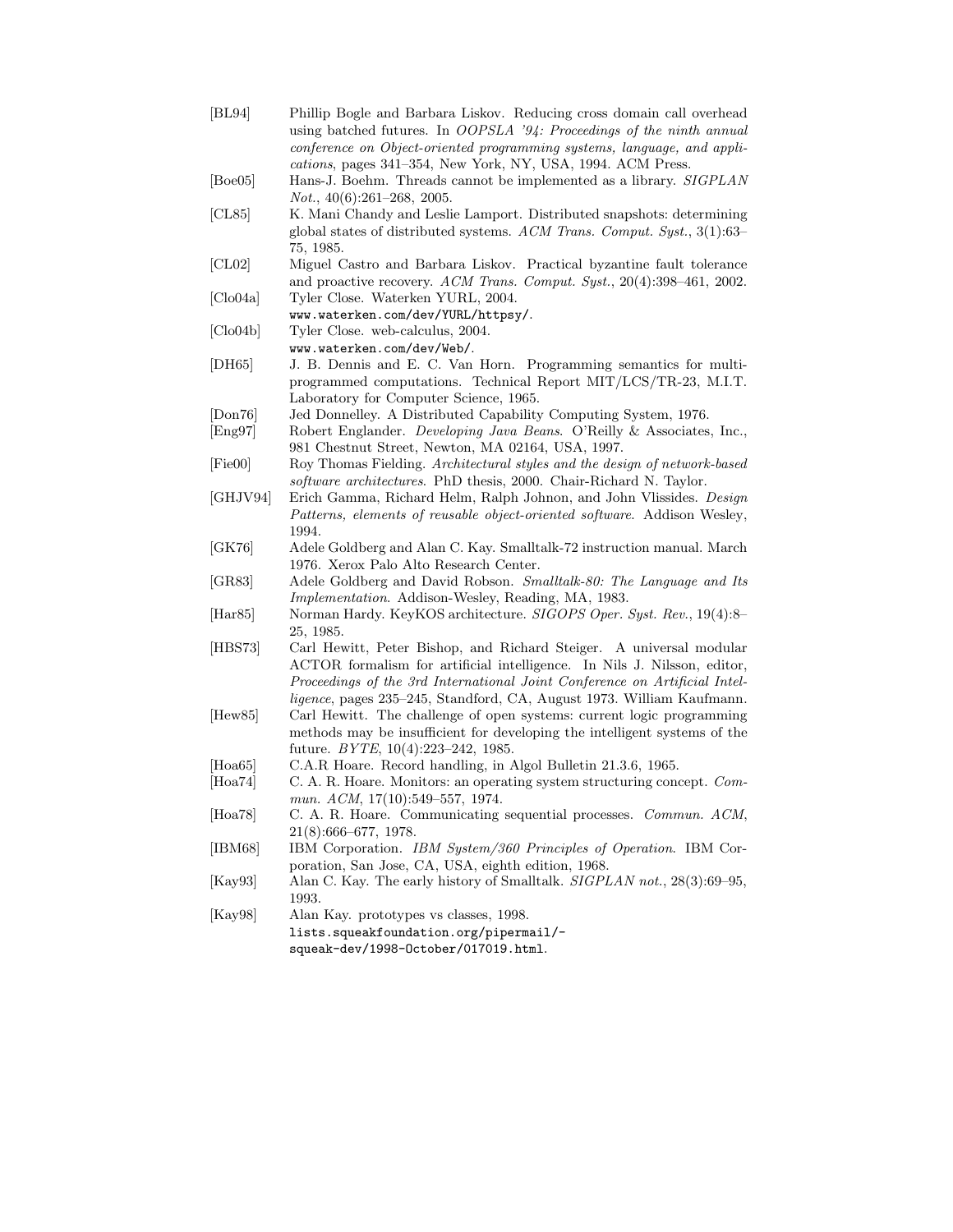- [KTMB87] Kenneth M. Kahn, Eric Dean Tribble, Mark S. Miller, and Daniel G. Bobrow. Vulcan: Logical concurrent objects. In Research Directions in Object-Oriented Programming, pages 75–112. 1987.
- [Lam98] Leslie Lamport. The part-time parliament. ACM Trans. Comput. Syst., 16(2):133–169, 1998.
- [Lef] Glyph Lefkowitz. Generalization of deferred execution in Python. python.org/pycon/papers/deferex/.
- [LS88] Barbara Liskov and Lubia Shrira. Promises: linguistic support for efficient asynchronous procedure calls in distributed systems. In PLDI '88: Proceedings of the ACM SIGPLAN 1988 conference on Programming Language design and Implementation, pages 260–267, New York, NY, USA, 1988. ACM Press.
- [MD88] Mark Miller and K. Eric Drexler. Markets and computation: Agoric open systems. In Bernardo Huberman, editor, The Ecology of Computation, pages 133–176. North-Holland, 1988.
- [Mil92] Mark S. Miller. Transcript of talk: The promise system, 1992. sunless-sea.net/Transcripts/promise.html.
- [MMF00] Mark S. Miller, Chip Morningstar, and Bill Frantz. Capability-based financial instruments. In Financial Cryptography, pages 349–378, 2000.
- [MS03] Mark S. Miller and Jonathan S. Shapiro. Paradigm Regained: Abstraction mechanisms for access control. In ASIAN, pages 224–242, 2003.
- [MTS04] Mark S. Miller, Bill Tulloh, and Jonathan S. Shapiro. The Structure of Authority: Why security is not a separable concern. In MOZ, pages 2–20, 2004.
- [MYS03] Mark S. Miller, Ka-Ping Yee, and Jonathan Shapiro. Capability Myths Demolished, 2003.
- [OBDMS98] Özalp Babaoğlu, Renzo Davoli, Alberto Montresor, and Roberto Segala. System support for partition-aware network applications. SIGOPS Oper. Syst. Rev., 32(1):41–56, 1998.
- [Ree78] David Patrick Reed. Naming and synchronization in a decentralized computer system., January 01 1978.
- [Rei05] Kevin Reid. E on Common Lisp, 2005.
- homepage.mac.com/kpreid/elang/e-on-cl/.
- [Sar93] Vijay A. Saraswat. Concurrent Constraint Programming. MIT Press, Cambridge, MA, 1993.
- [Sha83] Ehud Shapiro. A subset of Concurrent Prolog and its interpreter. Technical Report TR-003, Institute for New Generation Computer Technology (ICOT), January 1983.
- [SKYM04] Marc Stiegler, Alan H. Karp, Ka-Ping Yee, and Mark S. Miller. Polaris: Virus safe computing for Windows XP. Technical Report HPL-2004-221, Hewlett Packard Laboratories, 2004.
- [SM87] E. Shapiro and C. Mierowsky. Fair, biased, and self-balancing merge operators: Their specification and implementation in Concurrent Prolog. In Ehud Shapiro, editor, Concurrent Prolog: Collected Papers (Volume I), pages 392–413. MIT Press, London, 1987.
- [SM03] Jeremy Sussman and Keith Marzullo. The bancomat problem: an example of resource allocation in a partitionable asynchronous system. Theor. Comput. Sci., 291(1):103–131, 2003.
- [SS75] Jerome H. Saltzer and Michael D. Schroeder. The protection of information in computer system. Proceedings of the IEEE, 63(9):1278-1308, 1975.